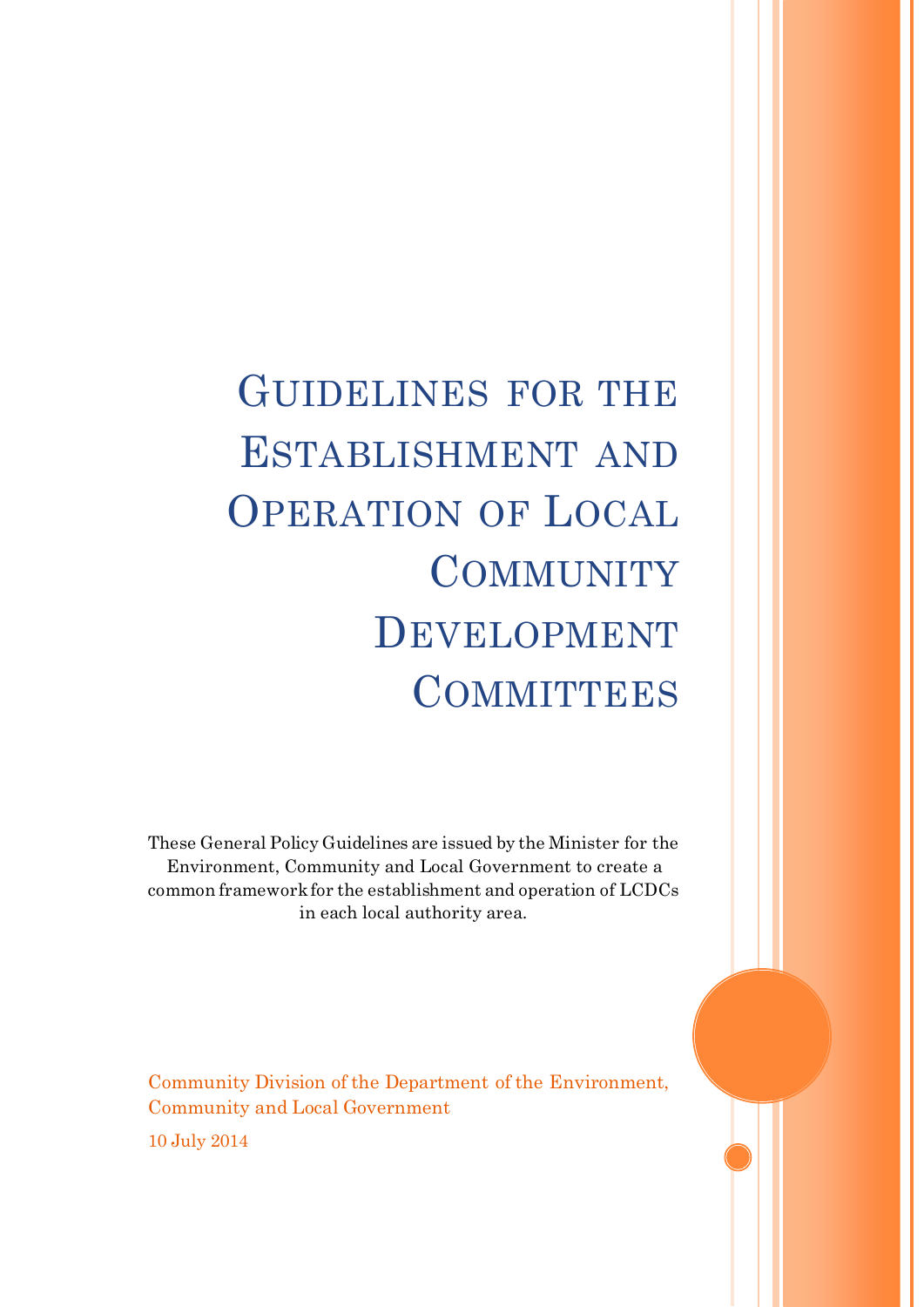### **Contents**

| 1.  |                                                                       |
|-----|-----------------------------------------------------------------------|
| 1.1 |                                                                       |
| 1.2 |                                                                       |
| 1.3 |                                                                       |
| 2.  |                                                                       |
| 3.  |                                                                       |
| 4.  |                                                                       |
| 4.1 |                                                                       |
| 4.2 |                                                                       |
| 4.3 |                                                                       |
| 4.4 |                                                                       |
| 5.  |                                                                       |
| 5.1 |                                                                       |
| 5.2 |                                                                       |
| 5.3 |                                                                       |
| 5.4 |                                                                       |
| 5.5 |                                                                       |
| 6.  |                                                                       |
| 6.1 |                                                                       |
| 6.2 |                                                                       |
| 6.3 |                                                                       |
| 6.4 |                                                                       |
| 6.5 |                                                                       |
| 6.6 |                                                                       |
| 7.  | Matters Concerning the Position of Chairperson and Vice-Chairperson25 |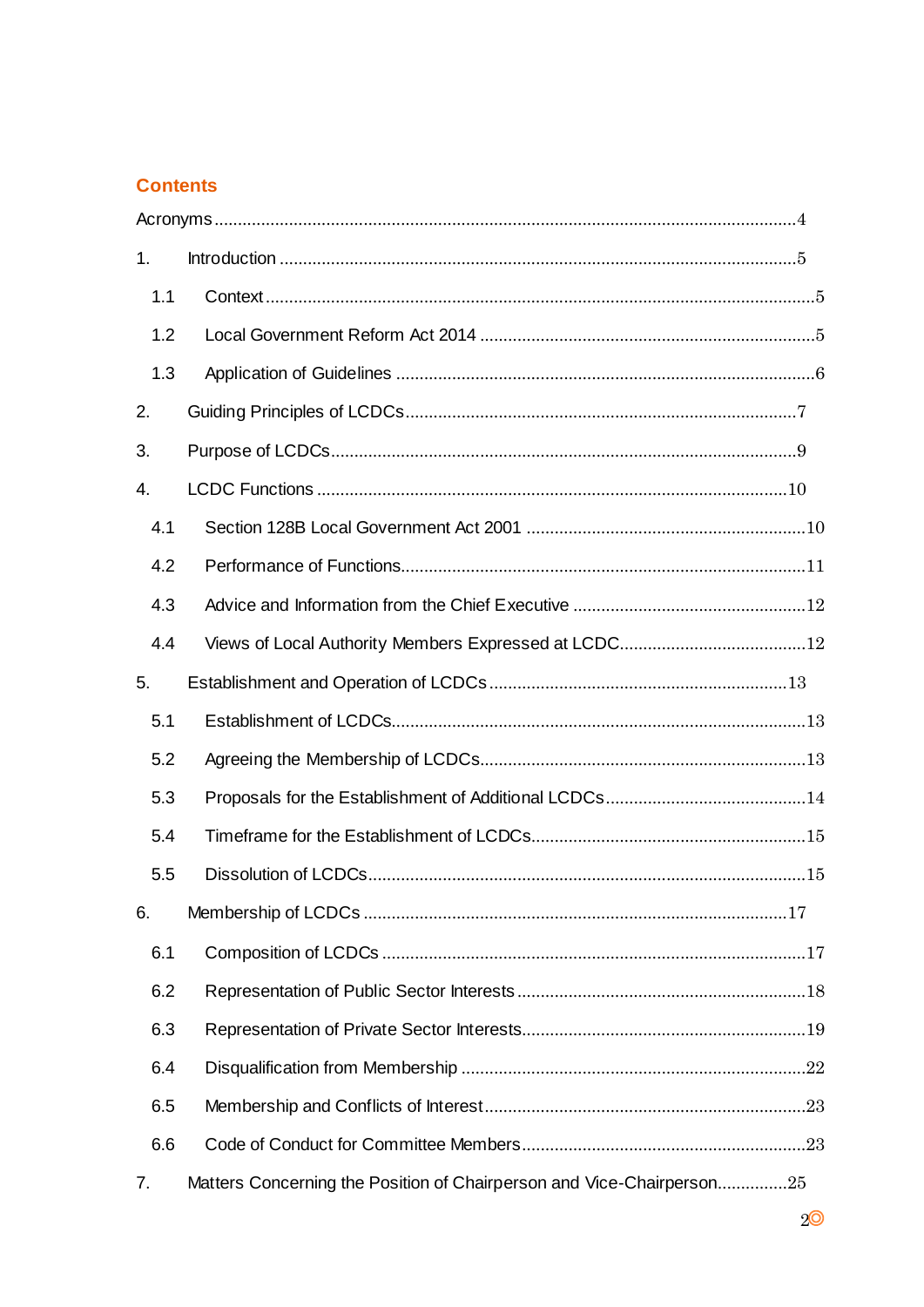| 7.1  |                                                                                     |
|------|-------------------------------------------------------------------------------------|
| 7.2  |                                                                                     |
| 8.   |                                                                                     |
| 8.1  |                                                                                     |
| 8.2  |                                                                                     |
| 8.3  |                                                                                     |
| 8.4  |                                                                                     |
| 8.6  |                                                                                     |
| 9.   |                                                                                     |
| 9.1  |                                                                                     |
| 9.2  | Engaging with public sector structures, local agencies and other delivery bodies 32 |
| 9.3  |                                                                                     |
| 9.4  |                                                                                     |
|      |                                                                                     |
| 10.  |                                                                                     |
| 10.1 |                                                                                     |
| 10.2 |                                                                                     |
| 11.  |                                                                                     |
| 11.1 |                                                                                     |
| 11.2 |                                                                                     |
| 11.3 |                                                                                     |
| 11.4 |                                                                                     |
| 11.5 |                                                                                     |
| 11.6 |                                                                                     |
|      |                                                                                     |
|      |                                                                                     |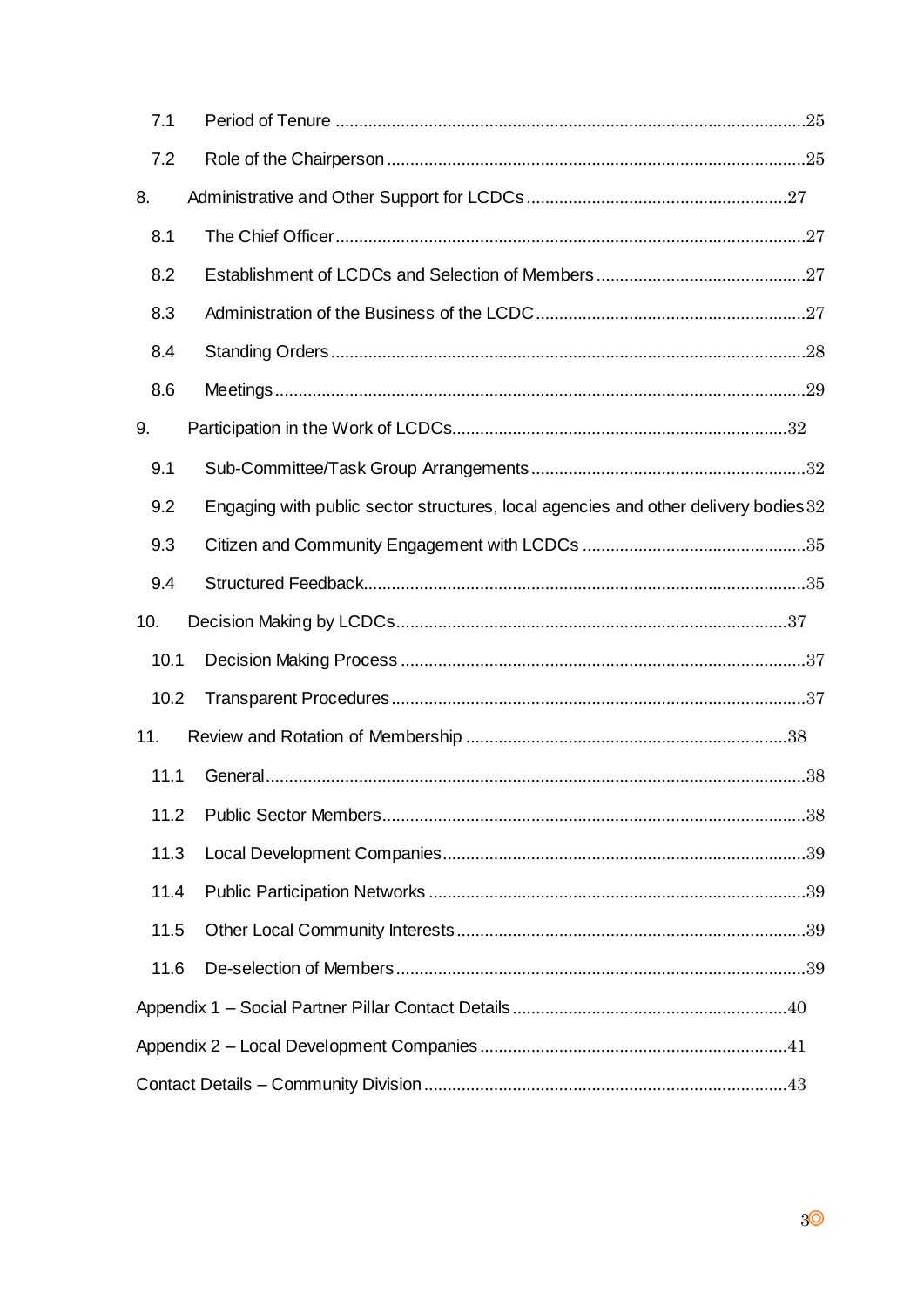# <span id="page-3-0"></span>ACRONYMS

| CPG        | Corporate Policy Group                       |
|------------|----------------------------------------------|
| LCDC       | <b>Local Community Development Committee</b> |
| <b>PPN</b> | <b>Public Participation Network</b>          |
| SPC        | <b>Strategic Policy Committee</b>            |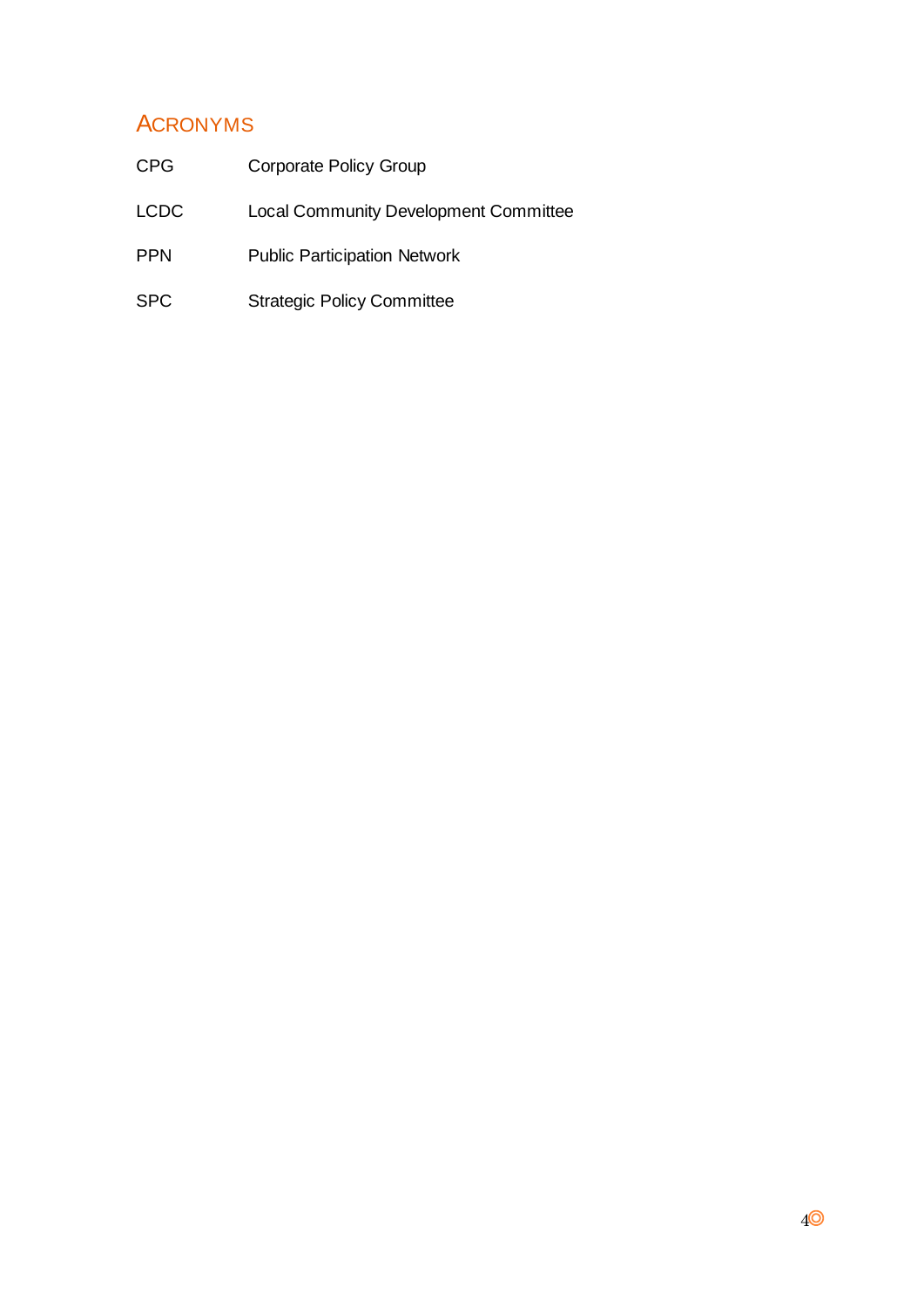# <span id="page-4-0"></span>1. INTRODUCTION

The following are guidelines from the Minister for the Environment, Community and Local Government under section 128E(4) of the Local Government Act 2001, as inserted by section 36 of the Local Government Reform Act 2014, in relation to the establishment and operation of Local Community Development Committees.

### <span id="page-4-1"></span>1.1 Context

The Final Report of the Alignment Steering Group was approved by Government as a part of *'Putting People First' – Action Programme for Effective Local Government*, on 16th October 2012. *'Putting People First'* sets out reforms to improve the delivery of services for the citizen, deliver greater efficiency and effectiveness and give local government a more central role in local and community development. It represents a significant change in government policy in relation to local government and seeks to place local government as

*the main vehicle of governance and public service at local level – leading economic, social and community development, delivering efficient and good value services, and representing citizens and local communities effectively and accountably.*

The Local Government Reform Act 2014, enacted on 27 January 2014, gives legislative effect to the commitments in *'Putting People First'*, including the establishment of Local Community Development Committees (LCDCs) in each local authority administrative area.

## <span id="page-4-2"></span>1.2 Local Government Reform Act 2014

The key provisions regarding LCDCs are contained in Part 6 of the 2014 Act. Part 6 inserts new sections 49A and 128A to 128F into the Local Government Act 2001 and provides for—

- the establishment of LCDCs as Committees of local authorities,
- the functions of LCDCs,
- LCDC membership,
- administrative support for LCDCs by local authorities, and
- co-operation with the work of LCDCs by local development agencies.

It was commenced on 1 June 2014 and has full legal effect from that date. Accordingly, local authorities are required to establish LCDCs, agree LCDC membership and manage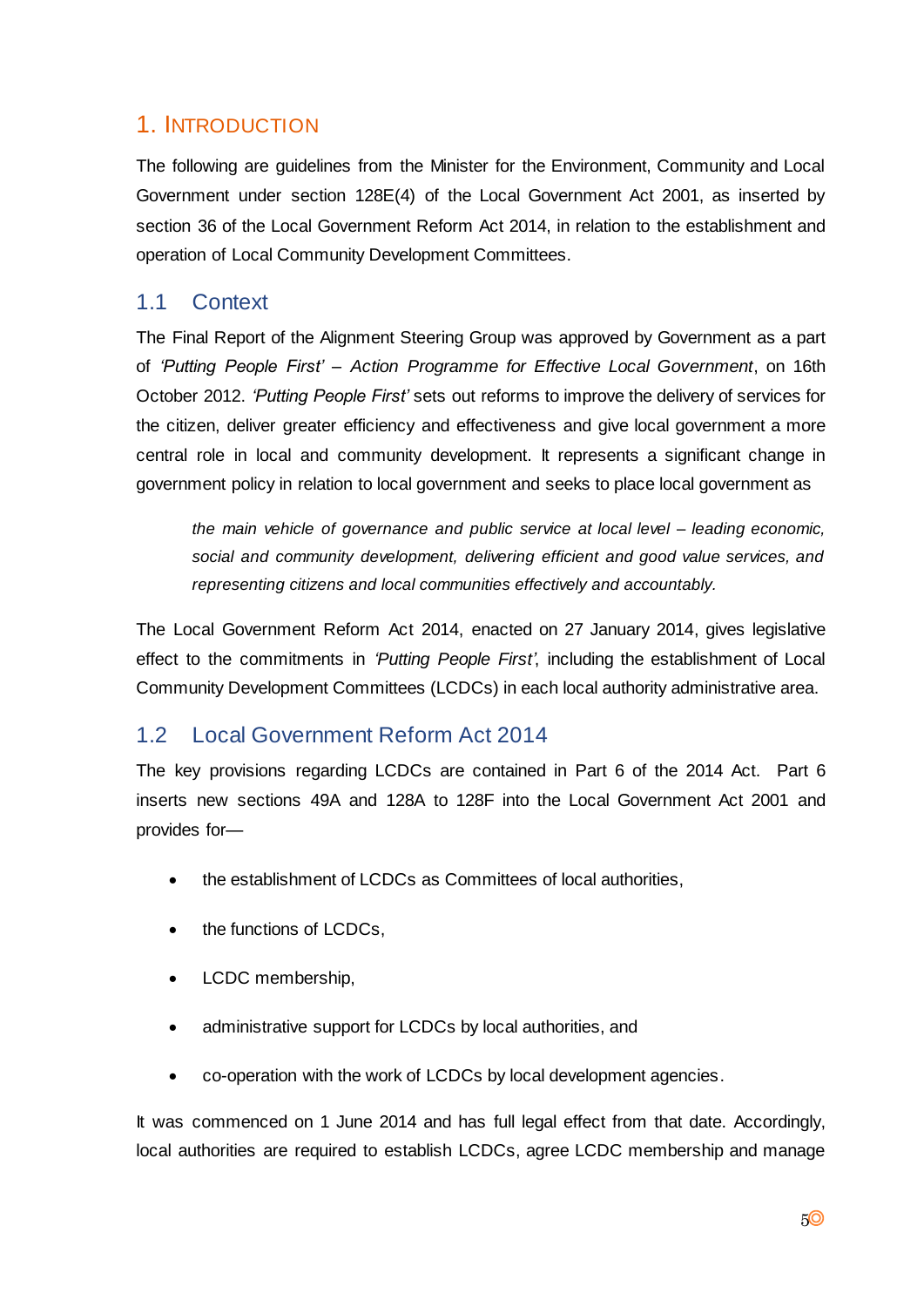the work of their LCDCs generally, in accordance with the Act, relevant ministerial Regulations and these policy guidelines.

Part 6 is complemented by statutory regulations, the *Local Community Development Committee (Section 128E) Regulations 2014<sup>1</sup>* , and also have full legal effect from 1 June 2014. The Regulations provide a regulatory framework for—

- the establishment of LCDCs,
- membership of, and appointment of members to, LCDCs,
- decision-making by LCDCs,
- matters related to the appointment of the Chairperson and Vice-Chairperson,
- tenure of members, and
- matters relating to meetings, business and administration of LCDCs.

### <span id="page-5-0"></span>1.3 Application of Guidelines

The purpose of these guidelines is to underpin the *Section 128E Regulations*, to create a common general approach to the establishment and operation of LCDCs and support local authorities to this end. The guidelines give local authorities some discretion to develop and implement arrangements that take into account local circumstances and best meet local needs.

These guidelines should be read in conjunction with *the Section 128E Regulations* and any reference to a '*Regulation'* in these guidelines means a regulation in the *Section 128E Regulations* unless it is stated otherwise.

In accordance with section 128E(3) of the 2001 Act, local authorities and LCDCs must comply with these guidelines.

l <sup>1</sup> As amended by the Local Community Development Committee (Section 128E) (Amendment) (No.1) Regulations 2014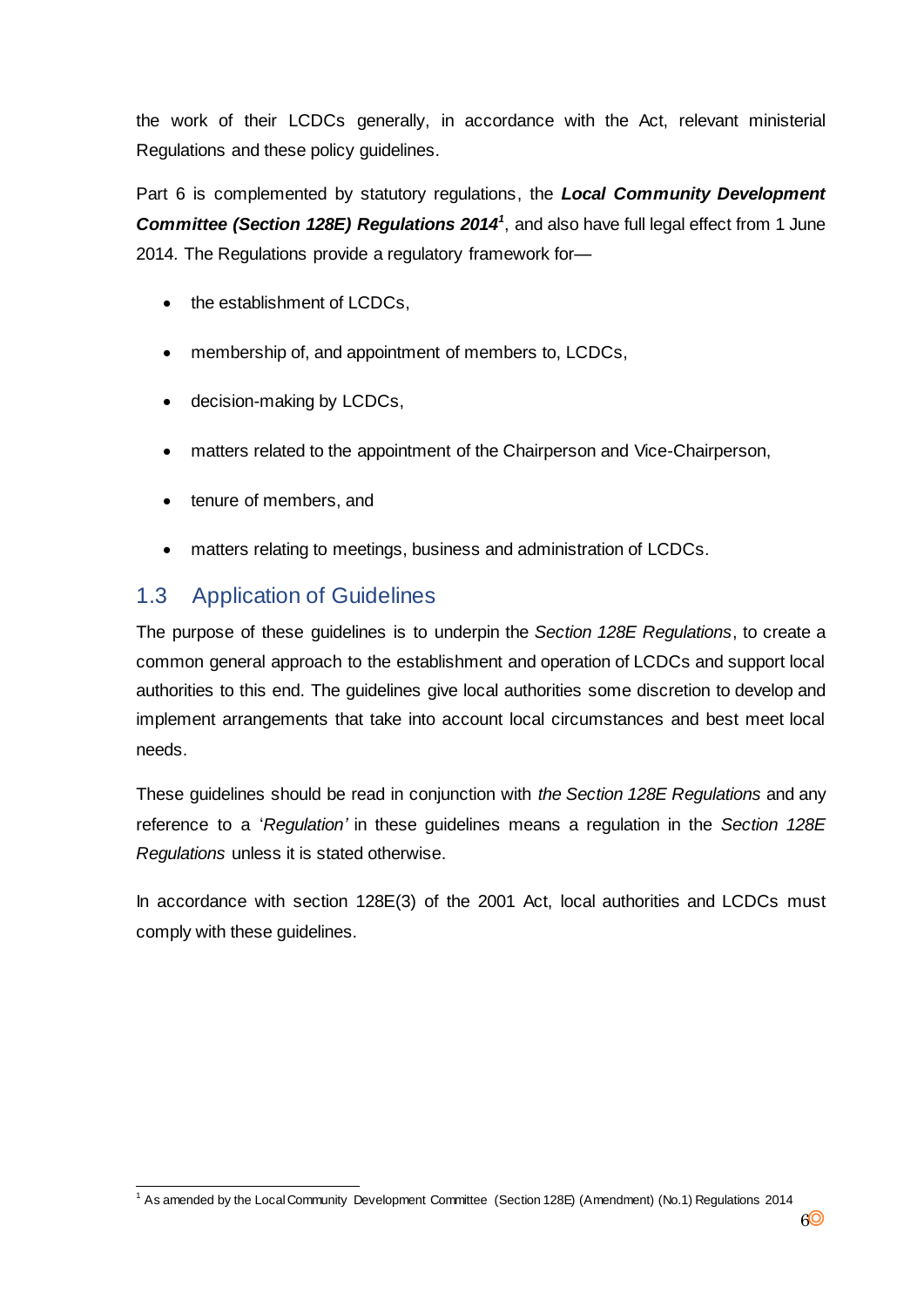# <span id="page-6-0"></span>2. GUIDING PRINCIPLES OF LCDCS

The work of the LCDC should be guided by the following general principles—

- a participative, 'bottom-up' approach is a key feature of local and community development – meaningful community participation in identifying priorities and solutions, shaping local initiatives and a vision for those communities is important and, therefore, participation of the community sector is essential,
- the democratic mandate of the local authority members on the LCDC should be recognised and respected,
- the experience and contribution brought by all LCDC members should be recognised and respected, and approaches that use the strengths and expertise of all members should be developed and implemented,
- a clear focus on social inclusion marginalised communities, and the marginalised within communities, should have the opportunity to participate in local decisionmaking and the power to influence and shape local decisions – this should be reflected in both the LCDC membership and the mechanisms in place to ensure socially excluded persons can participate in planning and decision-making,
- the promotion of enterprise and employment development, and training and education to support this, is an essential element in supporting sustainable communities and building their capacity, and this should be reflected in planning and programme delivery,
- the strengths and experiences of all local actors, working in partnership and collaboration, and the harnessing of existing local and community development infrastructure, are key to making the best use of resources for citizens and communities – accordingly, planning and programme implementation that make the best use of local resources should be developed and supported,
- the integration of sustainable development considerations into policy development and implementation is crucial in developing, supporting and maintaining vibrant communities – plans and service delivery approaches should seek to stimulate local development and sustainability,
- voluntary activity and active citizenship should be pursued as vital elements of flourishing communities, and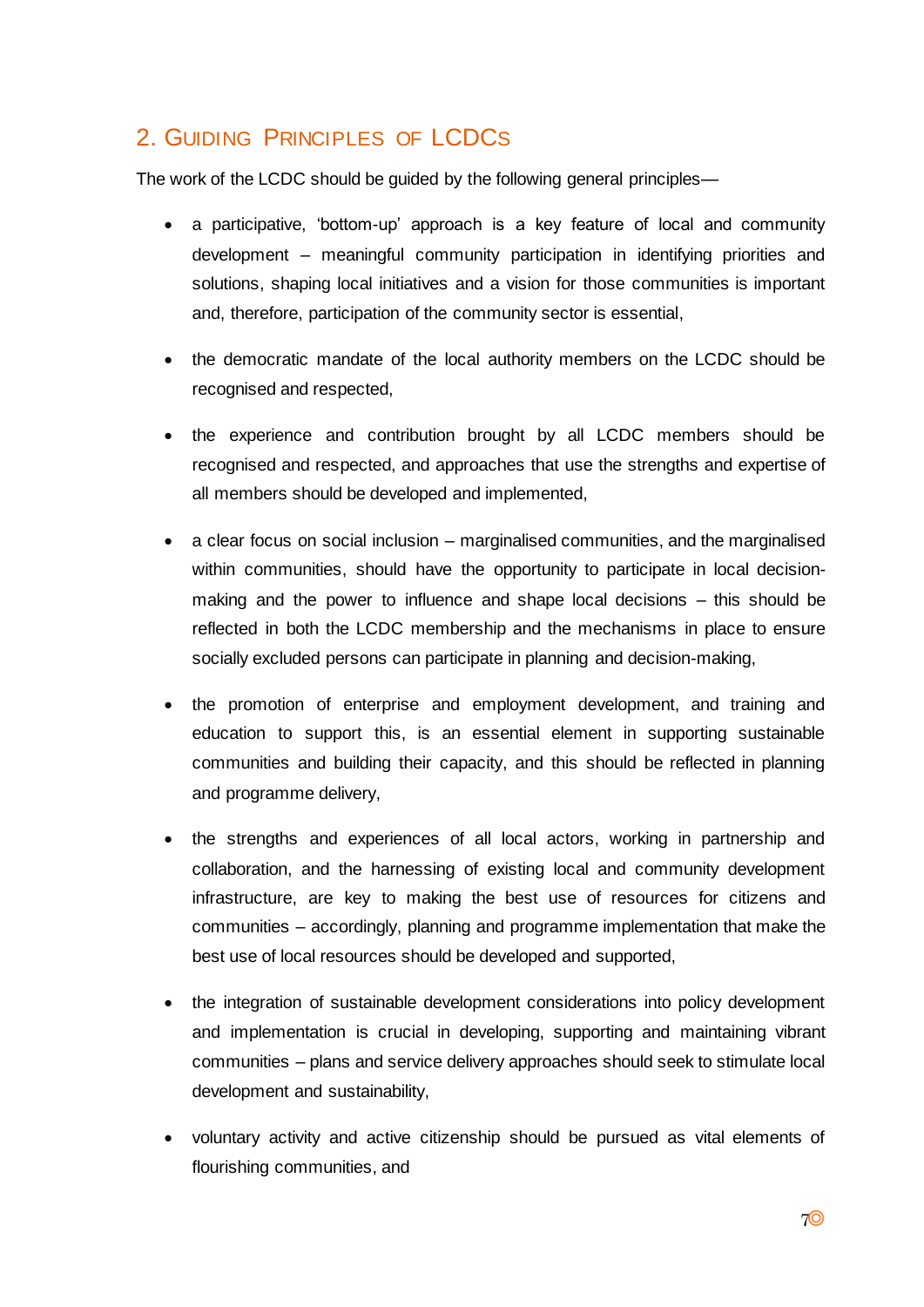there should be a clear focus on making the best use of available resources and achieving value-for-money – accordingly, there should be a focus on developing integrated, evidenced-based approaches to local service planning and delivery that seek to make the best use of public and private sources of funding.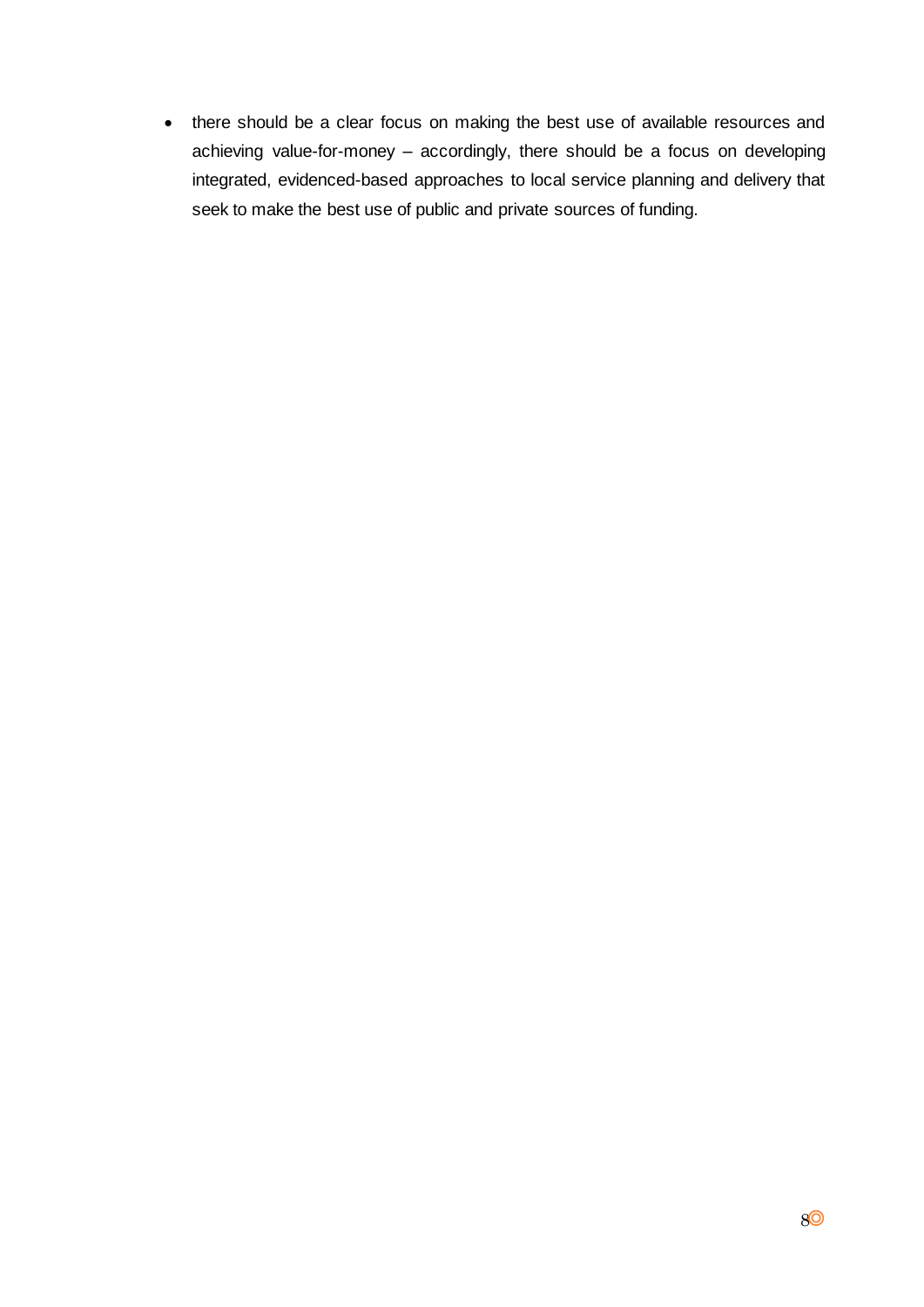# <span id="page-8-0"></span>3. PURPOSE OF LCDCS

Section 49A of the Local Government Act 2001 provides for the establishment of LCDCs in all local authority administrative areas *"for the purposes of developing, coordinating and implementing a coherent and integrated approach to local and community development"*. In this regard, each LCDC will bring together local authority members and officials, State agencies and people actively working with local development, community development, and economic, cultural and environmental organisations to implement a joined-up, crosssectoral approach to local and community development programming. LCDCs will, therefore, draw on the expertise and experience of public and private actors within the relevant local authority area to provide effective and efficient services to citizens and communities, and particularly those most in need of those services.

As provided for in the Act, LCDCs will—

- have primary responsibility for co-ordinating, planning and overseeing local and community development funding, whether spent by local authorities or on behalf of the State by other local development bodies,
- bring a more joined-up approach to the implementation of local and community development programmes and interventions, pursuing an integrated approach to local community-based services across providers and delivery structures,
- drive meaningful citizen and community engagement in the scoping, planning, delivery and evaluation of local and community development programmes,
- pursue a more cost efficient administration of local and community development programmes and delivery structures, the matching of resources to priorities and better value-for-money in the management and delivery of programmes,
- focus on learning and feedback, enhancing the links between service delivery and policy development, and
- pursue opportunities for additional funding for the area, whether Exchequer, EU, private or other sources.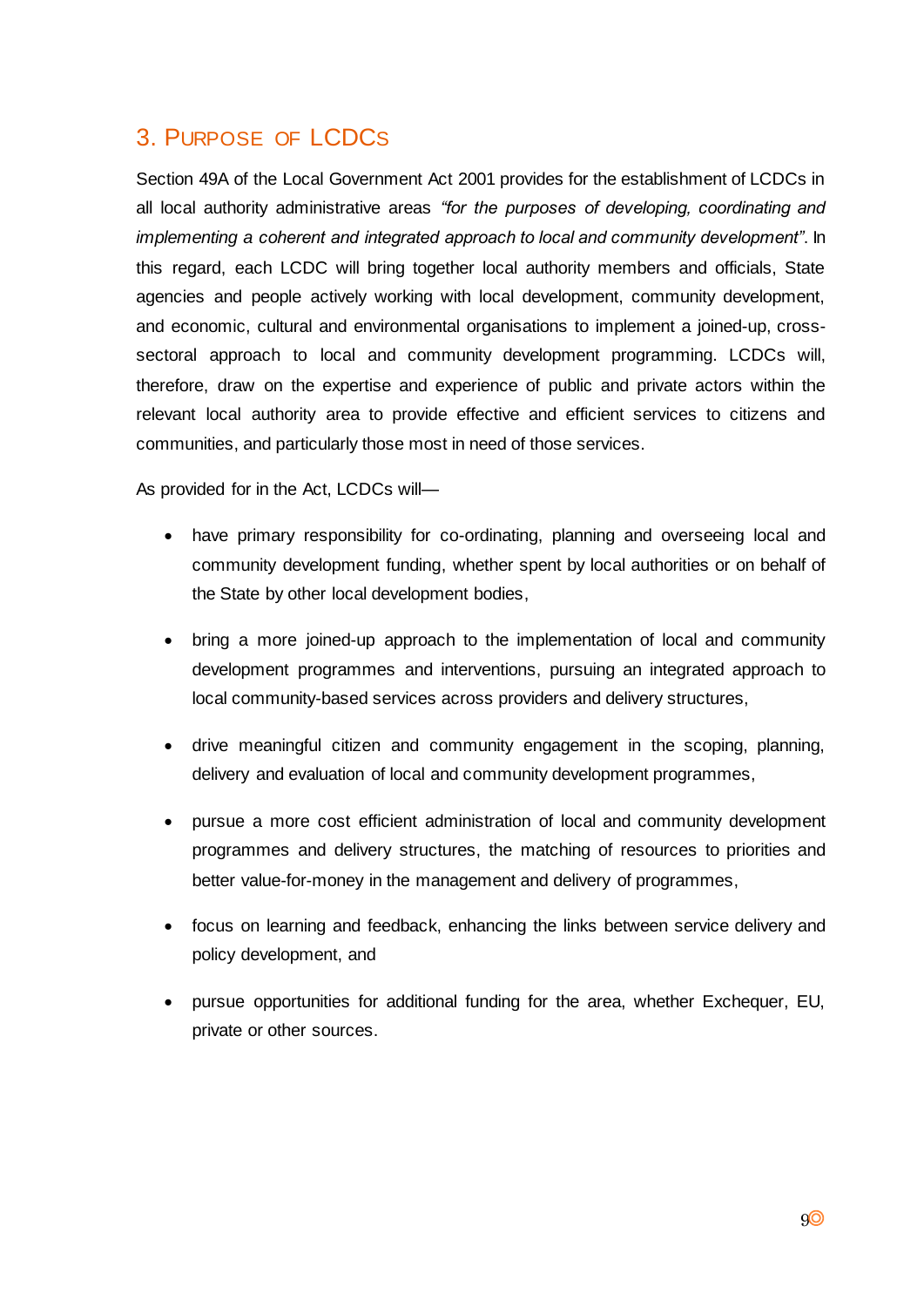# <span id="page-9-0"></span>4. LCDC FUNCTIONS

## <span id="page-9-1"></span>4.1 Section 128B Local Government Act 2001

Section 128B of the Local Government Act 2001 sets out the functions of LCDCs. These functions include—

- to prepare the community elements of a 6-year Local Economic and Community Plan (the Plan),
- to implement, or arrange for the implementation of, the community elements of the Plan,
- to review the community elements of the Plan at least once within the period of 6 calendar years and, if necessary, to amend the community elements of the Plan,
- to monitor on an on-going basis the implementation of the community elements of the Plan and, if appropriate, to revise the actions and strategies set to achieve the objectives of the community elements of the Plan,
- to coordinate, manage and oversee the implementation of local and community development programmes that have been approved either by the relevant local authority or by agreement between the LCDC and a relevant public authority (e.g. government department, State agency etc.),
- to improve the coordination of public-funded local and community development programmes and reduce duplication,
- in addition to public-funded programmes, to coordinate generally the local and community development programmes within the operational area of the LCDC,
- to consider a draft of the economic elements of the Plan and adopt a statement for consideration of the Council in this regard, and
- to prepare an annual report on the performance of its functions.

These are a summary of the functions set out in the Act. Local authorities and LCDC members, should be familiar with the detailed provisions contained in Section 128B.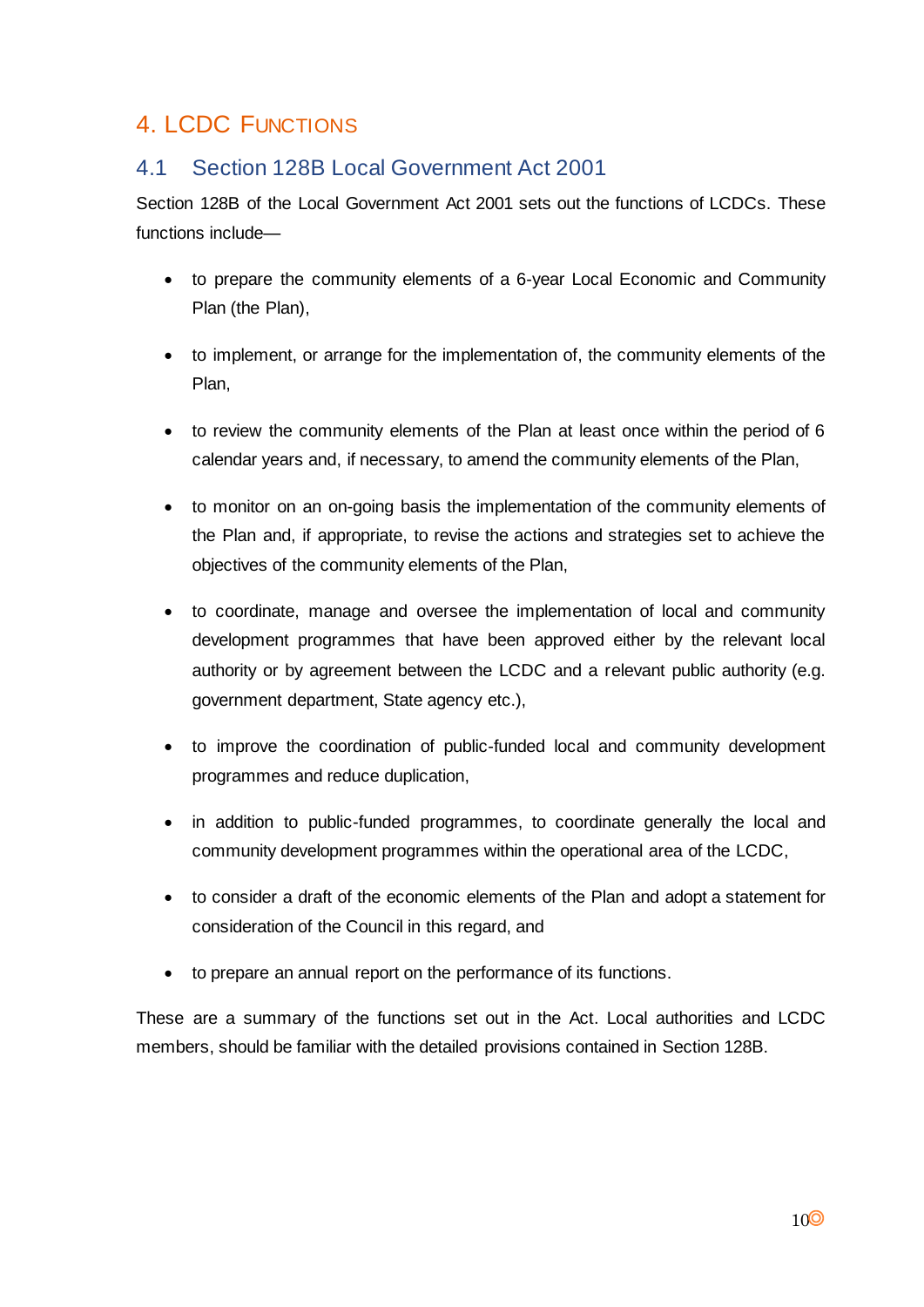# <span id="page-10-0"></span>4.2 Performance of Functions

### *4.2.1 Delegation of local authority functions*

The functions of a local authority regarding promoting the interests of communities, as set out in section 66 of the 2001 Act, have been delegated to LCDCs by section 128B(2).

As per section 66, promoting community interests includes actions that promote—

- social inclusion or the social, environmental, recreational, cultural or community development, or
- the general development, including enterprise and economic functions arising from local and community development activities, within the local authority administrative area.

It should be noted, however, that the delegation of these functions to LCDCs does not restrict the functions of local authorities regarding promoting the interests of local communities or other related functions under section 66.

### *4.2.2 Implementation of actions on behalf of LCDCs*

LCDCs may enter into written agreements with public authorities, local development or community development bodies or any other body or person for the carrying out of functions which an LCDC considers appropriate in furtherance of the performance of its functions e.g. the implementation of actions under the community elements of the Plan.

#### *4.2.3 Matters to have regard to when performing functions*

When performing their functions LCDCs should have regard to—

- the resources available, or likely to become available, to it and the need to secure the best use of those resources,
- the need for cooperation and the coordination of its activities with those of local authorities, public authorities and other public-funded bodies,
- the need for consultation with public authorities and public-funded bodies,
- the need for consistency with national policies, priorities and objectives in so far as they may impact on the LCDCs' functions,
- the need to integrate sustainable development considerations into policy development and implementation, and
- the need to promote social inclusion.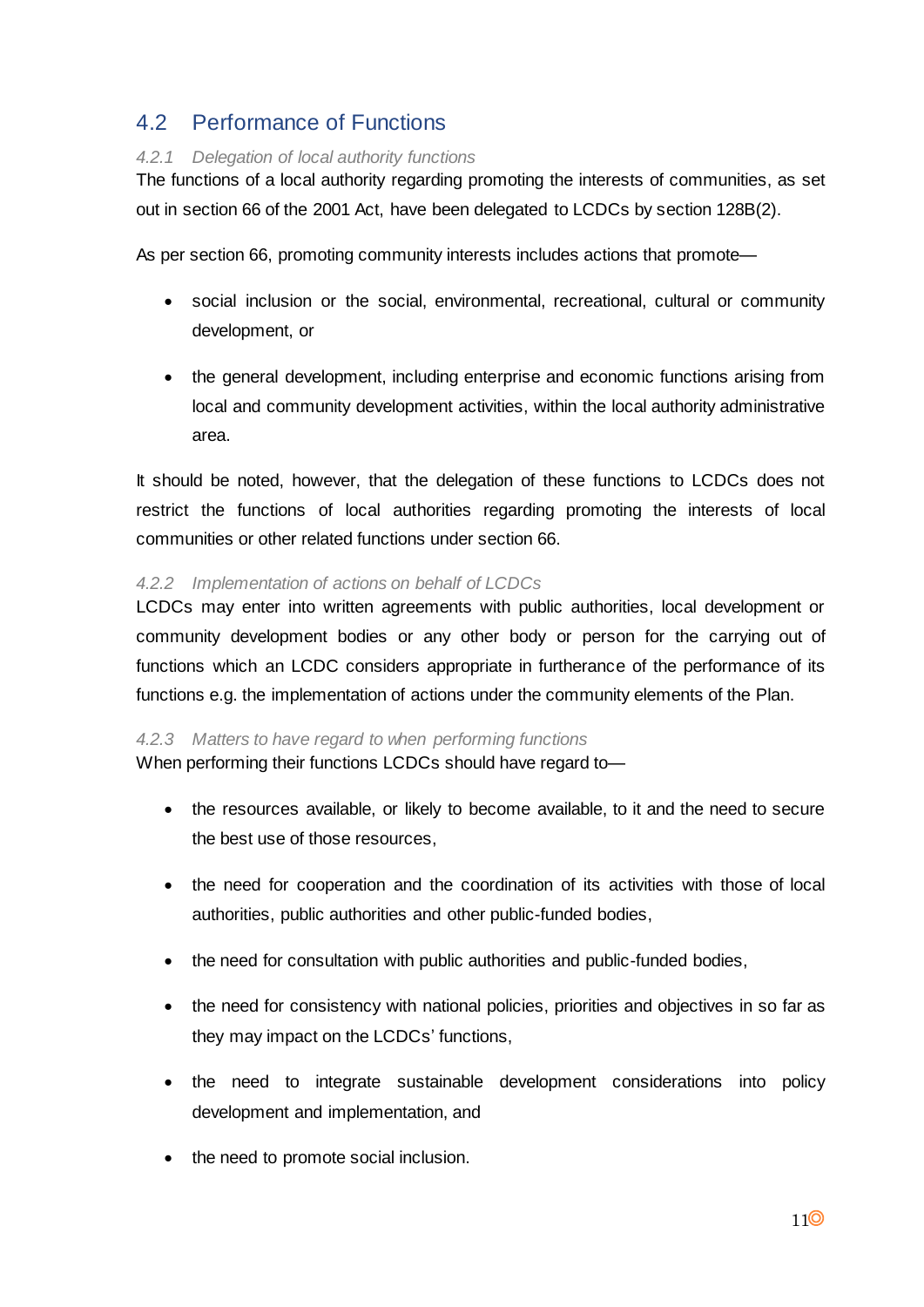#### *4.2.3 Independence of the LCDC*

The LCDC, like the CPG and SPCs, is a committee of the local authority. However, unlike the CPG and SPCs, the LCDC is independent from the local authority in the performance of its functions. Accordingly, how those functions are carried out and any decisions to be made by the LCDC when carrying out those functions are solely a matter for the LCDC.

This independence is provided for explicitly in sections 49A(2) and 128B(8) of the 2001 Act.

### <span id="page-11-0"></span>4.3 Advice and Information from the Chief Executive

The Chief Executive is required to advise and assist the LCDC generally as regards the performance of its functions (section 132(3) of the 2001 Act, amended by section 47 of the 2014 Act). If the Chief Executive or the LCDC consider that advice or assistance is needed, the Chief Officer and LCDC Chairperson should arrange for it to be available for the relevant LCDC meeting. Where advice or assistance is requested by the LCDC, the Chief Executive should ensure it is available to the LCDC members, where possible and appropriate, as soon as it is available and in advance of the next LCDC meeting. The LCDC must have regard to the advice or assistance of the Chief Executive when carrying out its functions.

The LCDC, or the LCDC Chairperson, may also request the Chief Executive to provide information in the possession of the local authority, or which the Chief Executive can obtain, related to the business of the LCDC. In practice, this will be agreed and arranged between the Chief Officer and Chairperson. Any information sought should be made available to the LCDC members as soon as it is available (section 136 of the 2001 Act, amended section 51 of the 2014 Act).

### <span id="page-11-1"></span>4.4 Views of Local Authority Members Expressed at LCDC

The Chief Executive is required to have regard to the views of the local authority members when carrying out the executive functions of the local authority, including any such views expressed at an LCDC meeting (section 149(7) of the 2001 Act, as amended). Where such views need to be brought to the attention of the Chief Executive, the LCDC Chairperson and Chief Officer will arrange for these to be provided to the Chief Executive and other colleagues on the local authority staff, as appropriate.

**Note**: "having regard" to views expressed by the local authority members requires the Chief Executive to take them into consideration, along with all the other matters that he or she is required by law to take into consideration and which for good governance, policy or other reasons the Chief Executive considers prudent to take into consideration.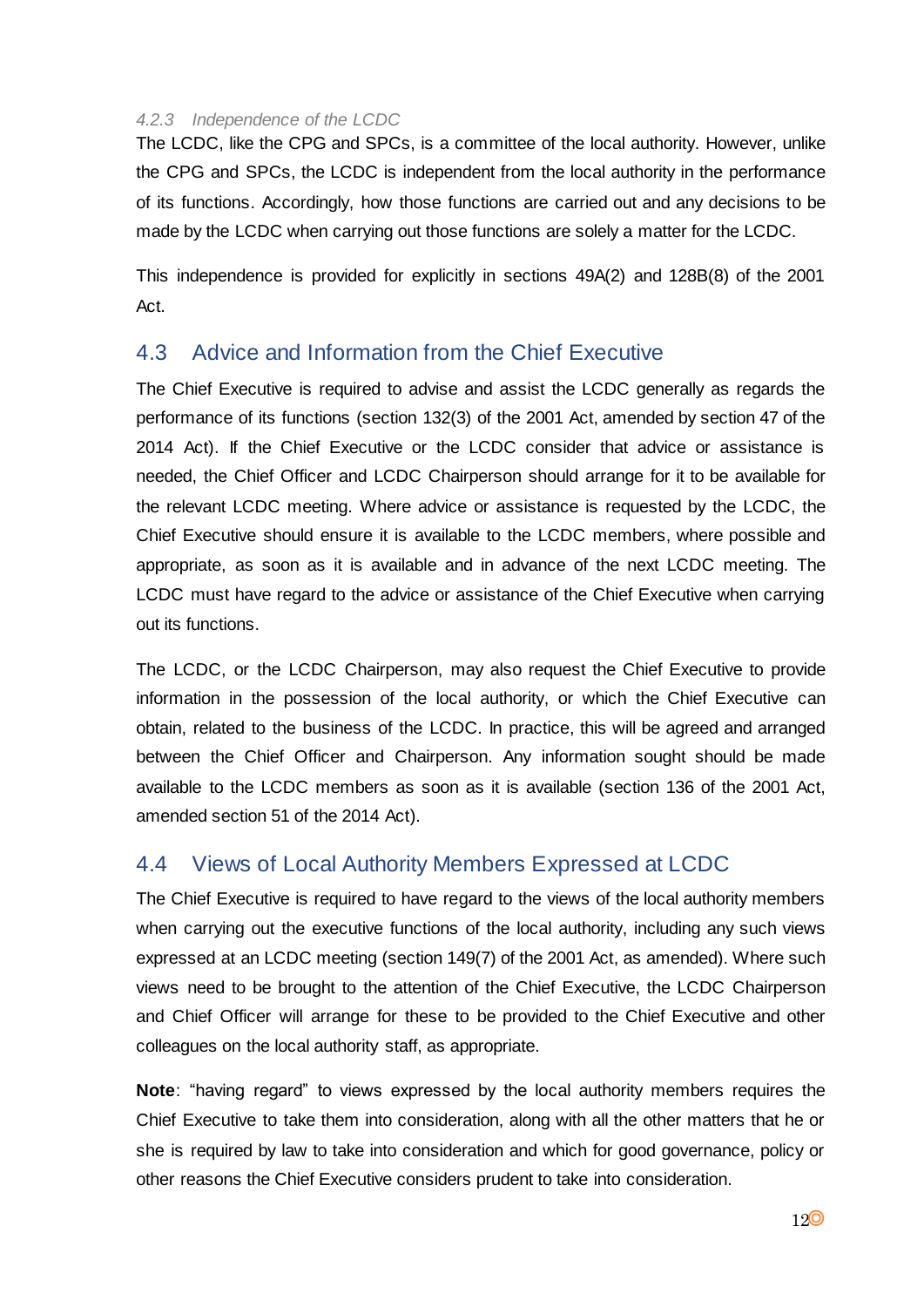# <span id="page-12-0"></span>5. ESTABLISHMENT AND OPERATION OF LCDCS

# <span id="page-12-1"></span>5.1 Establishment of LCDCs

Section 49A(1) of the Local Government Act 2001 provides that an LCDC, or LCDCs, shall be established by resolution of each local authority in respect of its administrative area. Accordingly, each local authority is statutorily obliged to establish at least one LCDC to cover its administrative area. A resolution, for example, not to establish an LCDC would be ultra vires Section 49A and would have no legal effect.

In establishing an LCDC, the local authority will-

- pass a resolution establishing the LCDC (Section 49A),
- agree the broad composition of the LCDC, and the sectors to be represented (Section 128C(3)(a)),
- seek nominees from the sectoral interests identified and nominate local authority members (Section 128C(3)(a)), and
- approve the membership (Section 128C(3)(b)).

In the first instance, a resolution to establish an LCDC should be passed no later than the first meeting of the local authority following the formation of the Corporate Policy Group (CPG) (*Regulation 4*).

# <span id="page-12-2"></span>5.2 Agreeing the Membership of LCDCs

The Chief Officer, having regard to the importance of ensuring a 'bottom-up' approach, will in consultation with the CPG, determine (in accordance with *Section 6, Membership of LCDCs*)—

- the number of members, and
- the general composition and the sectoral interests to be represented.

In line with the approach agreed with the CPG, the Chief Officer will formally seek nominations from the relevant sectoral interests and the local authority will nominate the local authority member representatives.

When the local authority members have been nominated and nominations have been received from the relevant sectoral interests, the Chief Officer will prepare and submit the list of nominees to the local authority for approval. The local authority is required by the Act to approve the membership, without addition or omission. Except in exceptional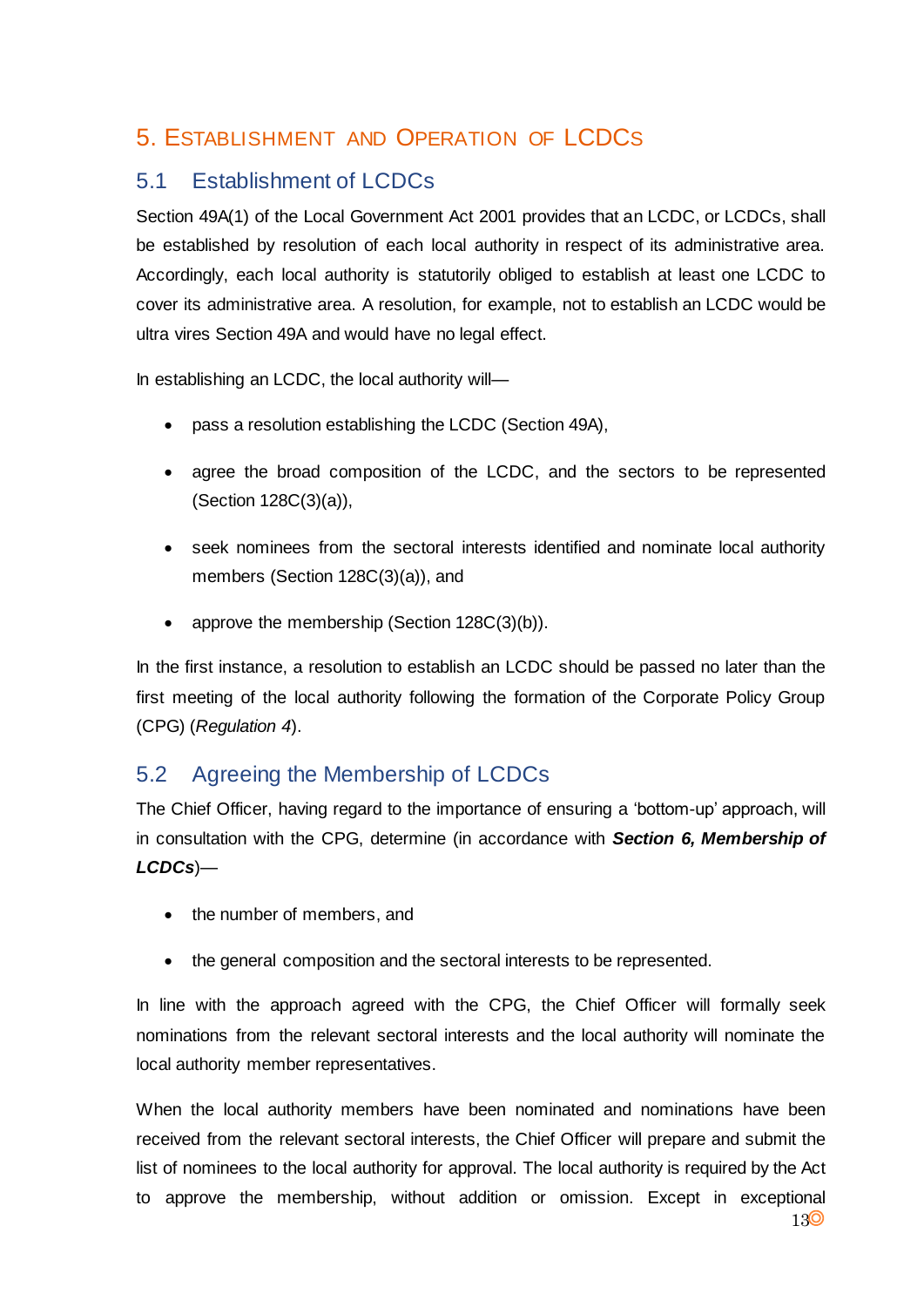circumstances, the membership should be approved at the meeting of the local authority at which it is first presented. In the normal course of events, this should be the first meeting of the local authority following the nomination of local authority members to the LCDC (*Regulation 4*).

# <span id="page-13-0"></span>5.3 Proposals for the Establishment of Additional LCDCs

Local Authorities will normally have one LCDC. In exceptional circumstances, typically in the larger local authorities, local circumstances may require more than one LCDC to be established. In any event, however, a resolution by a local authority to establish more than one LCDC cannot be passed without the prior written approval of the Minister (Section 49A(3)).

A request by a local authority to establish more than one LCDC should set out—

- the rationale for the proposal, i.e. the reasons why more than one LCDC is needed,
- the benefits that will accrue to the local authority area, and
- the measures that the local authority will take to ensure the coordination of activities between the different LCDCs and ensure the best use of resources across the entirety of the local authority area.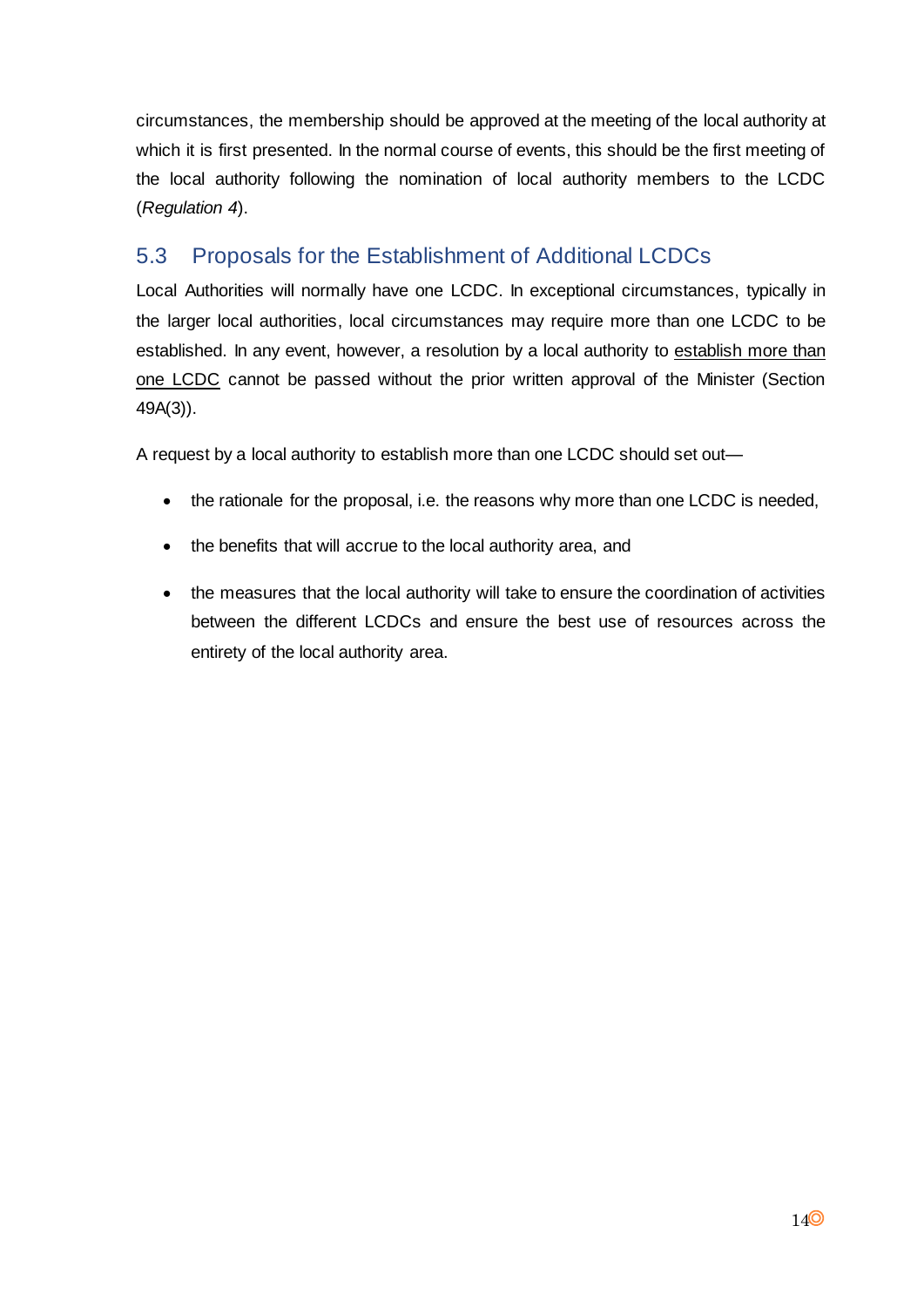# <span id="page-14-0"></span>5.4 Timeframe for the Establishment of LCDCs

The steps to be followed by the local authority when establishing an LCDC and the recommended timeframes for completing each step are outlined below:

| <b>Timeframe</b>                                                                 | <b>Action</b>                                                                                                                                                                                                         | <b>Reference</b>                         | <b>Responsible</b>                                       |
|----------------------------------------------------------------------------------|-----------------------------------------------------------------------------------------------------------------------------------------------------------------------------------------------------------------------|------------------------------------------|----------------------------------------------------------|
|                                                                                  | <b>CPG</b><br>established<br>by<br>local<br>authority                                                                                                                                                                 | Section 133                              | City/County<br>Council                                   |
| meeting<br><b>First</b><br>of CPG                                                | Chief Officer in consultation with<br>the CPG agrees the size and<br>composition of<br>general<br>the<br>LCDC (incl. number of local<br>authority members), and seeks<br>nominees from relevant sectoral<br>interests | Section 128C(3)                          | Officer<br>Chief<br>and Corporate<br><b>Policy Group</b> |
| 1 <sup>st</sup><br>meeting of                                                    | Resolution establishing LCDC                                                                                                                                                                                          | Section 49A(1)                           |                                                          |
| council<br>following<br>the                                                      |                                                                                                                                                                                                                       | Regulation 4(1)                          | City/County                                              |
| formation<br><b>of</b><br><b>CPG</b>                                             | authority<br>Local<br>members<br>nominated to LCDC                                                                                                                                                                    | Regulation 4(1)                          | Council                                                  |
| 1 <sup>st</sup><br>meeting of<br>council<br>following<br>nomination<br><b>of</b> | Proposed LCDC membership<br>submitted to Council                                                                                                                                                                      | Section<br>128C(3)(a)                    | <b>Chief Officer</b>                                     |
| local authority<br>members<br>to<br>the LCDC                                     | <b>Resolution</b><br>approving<br><b>LCDC</b><br>membership passed by Council                                                                                                                                         | Section<br>128C(3)(b)<br>Regulation 4(2) | City/County<br>Council                                   |
| Within 30 days<br>resolution<br><b>of</b><br>establishing<br>the LCDC            | <b>LCDC</b><br>meeting<br>of<br><b>First</b><br>convened                                                                                                                                                              | Regulation 4(3)                          | <b>Chief Officer</b>                                     |

# <span id="page-14-1"></span>5.5 Dissolution of LCDCs

Unlike other local authority committees (e.g. SPCs, where committee membership ceases with the outgoing council and a new committee is established following each local election), for practical reasons and for the purposes of continuity, the membership of the LCDC will not cease on the ordinary day of retirement of the local authority members. Therefore, LCDCs will continue to stand on the ordinary day of retirement (Section 49A(6) of the 2001 Act), with elected members nominated, or re-nominated, to the LCDC by the local authority, as appropriate.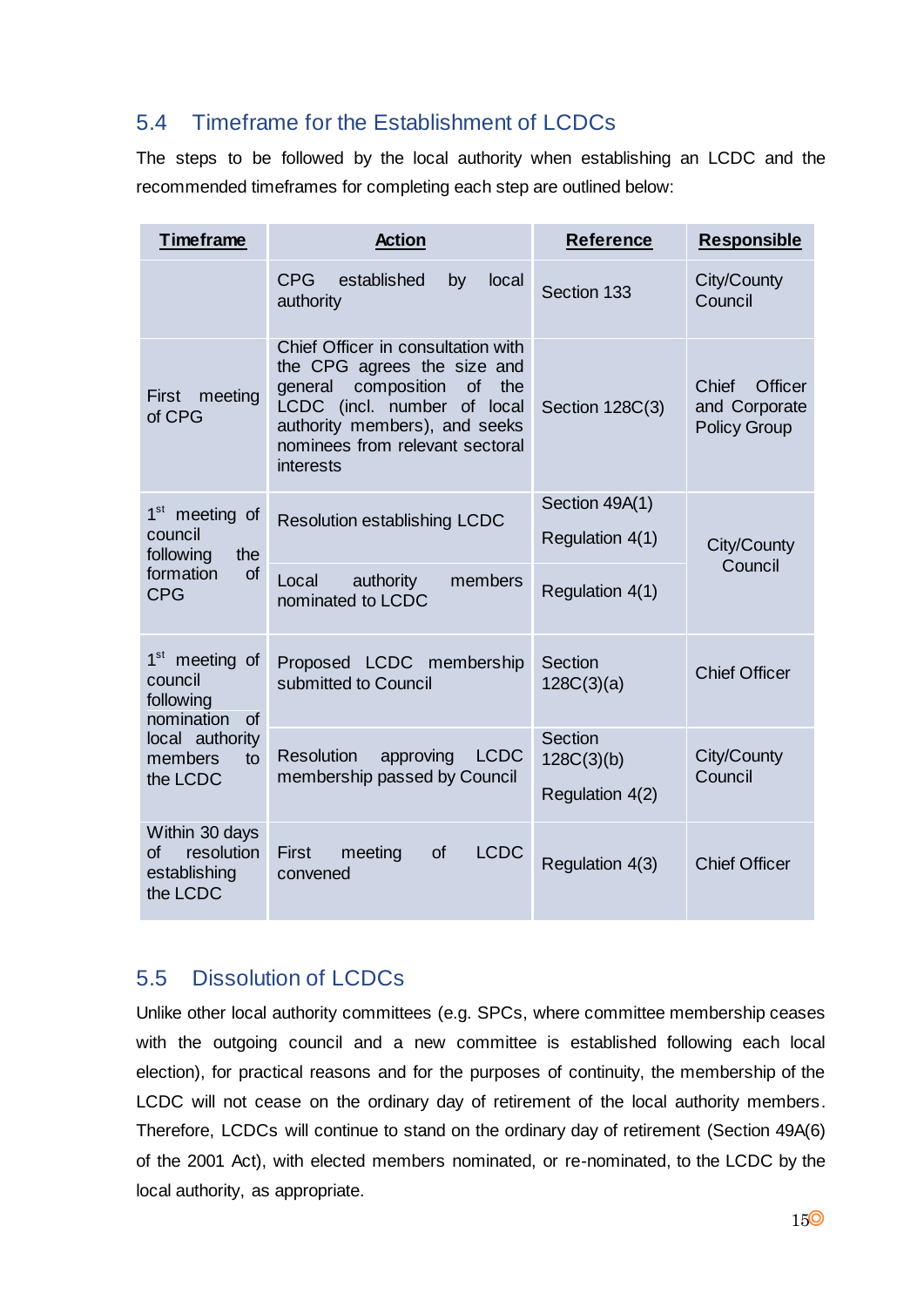In some limited and exceptional circumstances, however, it may be necessary to dissolve an LCDC or LCDCs. The following situations may give rise to a dissolution of an LCDC—

- a proposal to establish multiple LCDCs where previously only one LCDC had been established – in such circumstances the original LCDC would be dissolved and replacement LCDCs established, and
- a proposal for only one LCDC in a local authority area where previously several LCDCs stood established – in such circumstances the existing LCDCs would be dissolved and a replacement LCDC established.

A proposal to dissolve an LCDC may be initiated by a local authority, however, a local authority resolution dissolving such an LCDC can only be passed with the **prior written approval of the Minister**. When seeking approval to dissolve an LCDC, the local authority should outline—

- the reasons why the LCDC should be dissolved,
- the arrangements for carrying out its functions in the future,
- details of consultations undertaken with stakeholders, citizens and communities regarding the proposed new arrangements,
- the risks and opportunities associated with the dissolution and how these will be managed,
- benefits arising for citizens and communities from the alternative arrangements, and
- a detailed timetable for the dissolution of the LCDC and the establishment of alternative arrangements.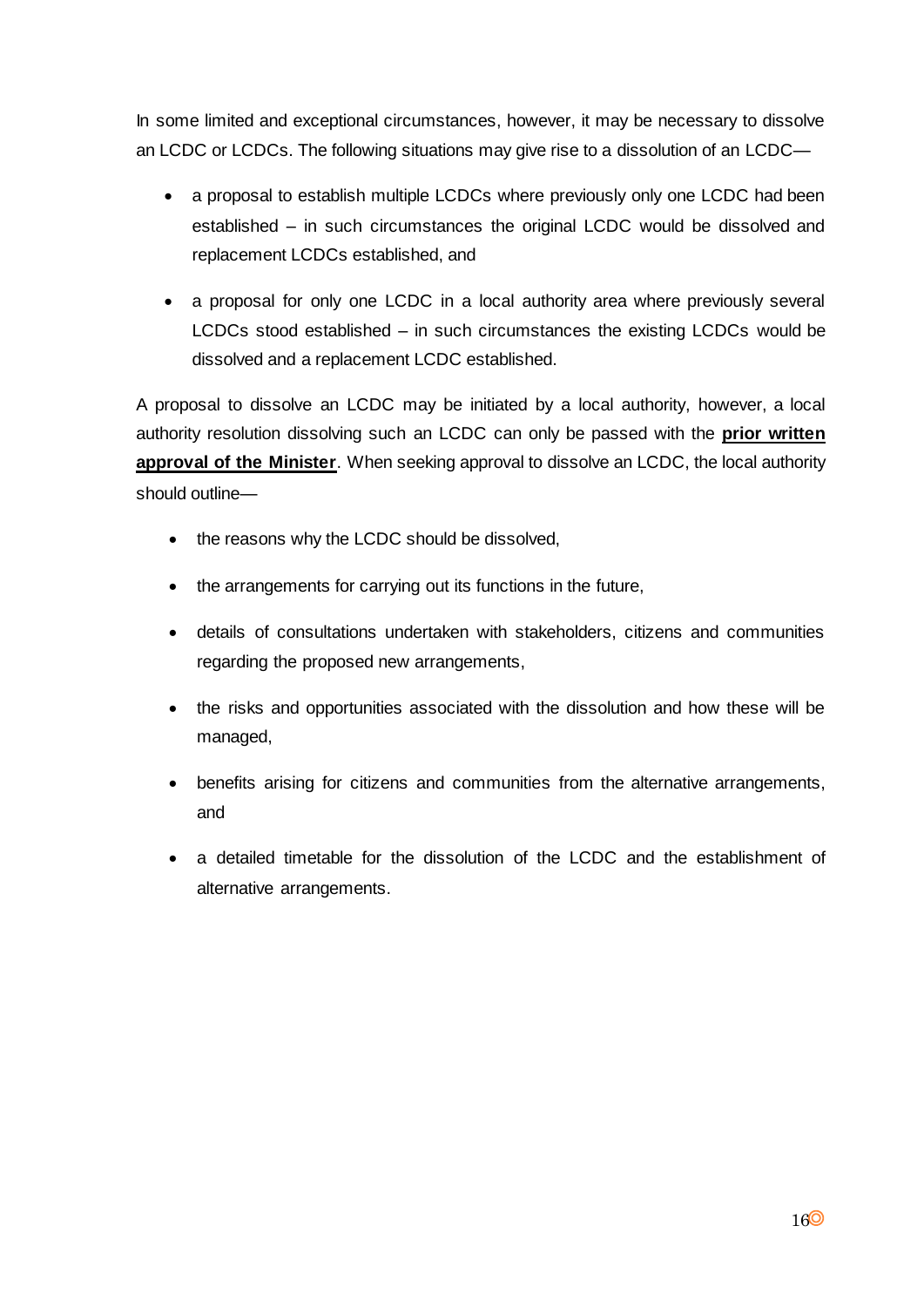# <span id="page-16-0"></span>6. MEMBERSHIP OF LCDCS

# <span id="page-16-1"></span>6.1 Composition of LCDCs

LCDCs will comprise both public and private sector socio-economic partners drawn from the relevant local authority administrative area. In line with the recommendations of the Alignment Steering Group and best international practice, the LCDC will have a tightly defined membership, normally consisting of no more than 19 members. This will allow for a range for opinions and perspectives to be represented by key local interests, while being sufficiently tight to ensure the focused and effective operation of the LCDC.

The exact membership and number of members will be decided locally in accordance with the guidelines and *Regulations 6 to 16*. The membership should reflect an appropriate representational balance between public and private sector interests, while facilitating as broad a mix of key local interests as possible.

On a 19 person LCDC, there will be a maximum of **nine** public sector members and a minimum of **10** private sector members.

Public sector members will include—

- local authority members,
- local authority officials, and
- State agencies.

Private sector interests will be drawn from—

- community and voluntary interests,
- social inclusion interests,
- environmental interests,
- local development and community development bodies,
- farming/agriculture interests,
- business/employer interests,
- trade union interests, and
- other relevant local and community interests.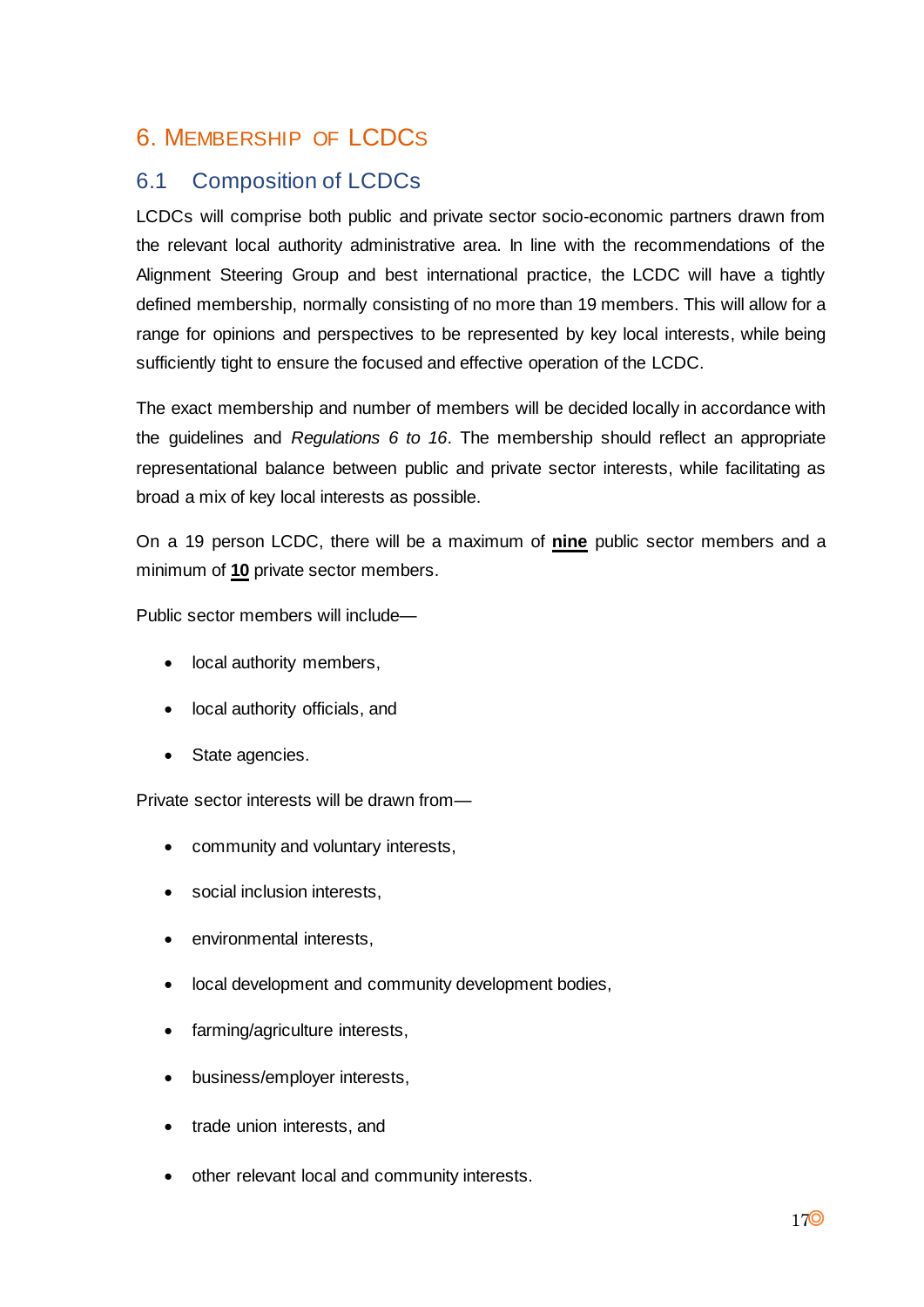In the case of local authorities with **more than 40 elected members**, the LCDC may be increased to a **maximum of 21 members** to ensure adequate representation of local authority members. The appropriate balance between public and private sector members must be maintained e.g. on a 21 person LCDC, there will be a maximum of **10** public sector members and a minimum of **11** drawn from the private sector.

On a 15 person LCDC, there will be a maximum of **seven** public sector members and a minimum of **eight** private sector members.

### <span id="page-17-0"></span>6.2 Representation of Public Sector Interests

#### *6.2.1 Local authorities*

Local government will be represented on the LCDC by both local authority members and local authority officials.

#### *Local authority members*

A **19 person LCDC** will have a minimum of three local authority members. In selecting local authority members, regard should be had to the Strategic Policy Committee guidelines on local authority member representation on committees. Accordingly, local authority members should have the opportunity to serve on LCDCs or SPCs but, insofar as possible, should not serve on both an LCDC and SPC for reasons of equity, good practice and workload.

Local authority members may serve on the LCDC for the lifetime of the Council, however, once a person ceases to be an local authority member they will automatically cease to be member of the LCDC.

Local authority members may not represent, or be nominated to represent, other sectoral interests e.g. they may not represent community and voluntary interests, social inclusion interests, local development or community development bodies, etc.

Given the particular composition of the LCDC, it may not be possible to ensure that all municipal districts are represented by the local authority members on the LCDC. However, local authority member representation should reflect, as far as is practical, the different municipal districts.

Similarly, every effort should be made to ensure an equitable gender balance among the local authority members on the LCDC, as well as across the broader LCDC membership.

The Local Government (Reorganisation) Act 1985 (section 27) allows for a basic element of proportionality in appointments to committees, etc. Many local authorities operate (as the Act provides) their own local arrangements to ensure fair play for all concerned,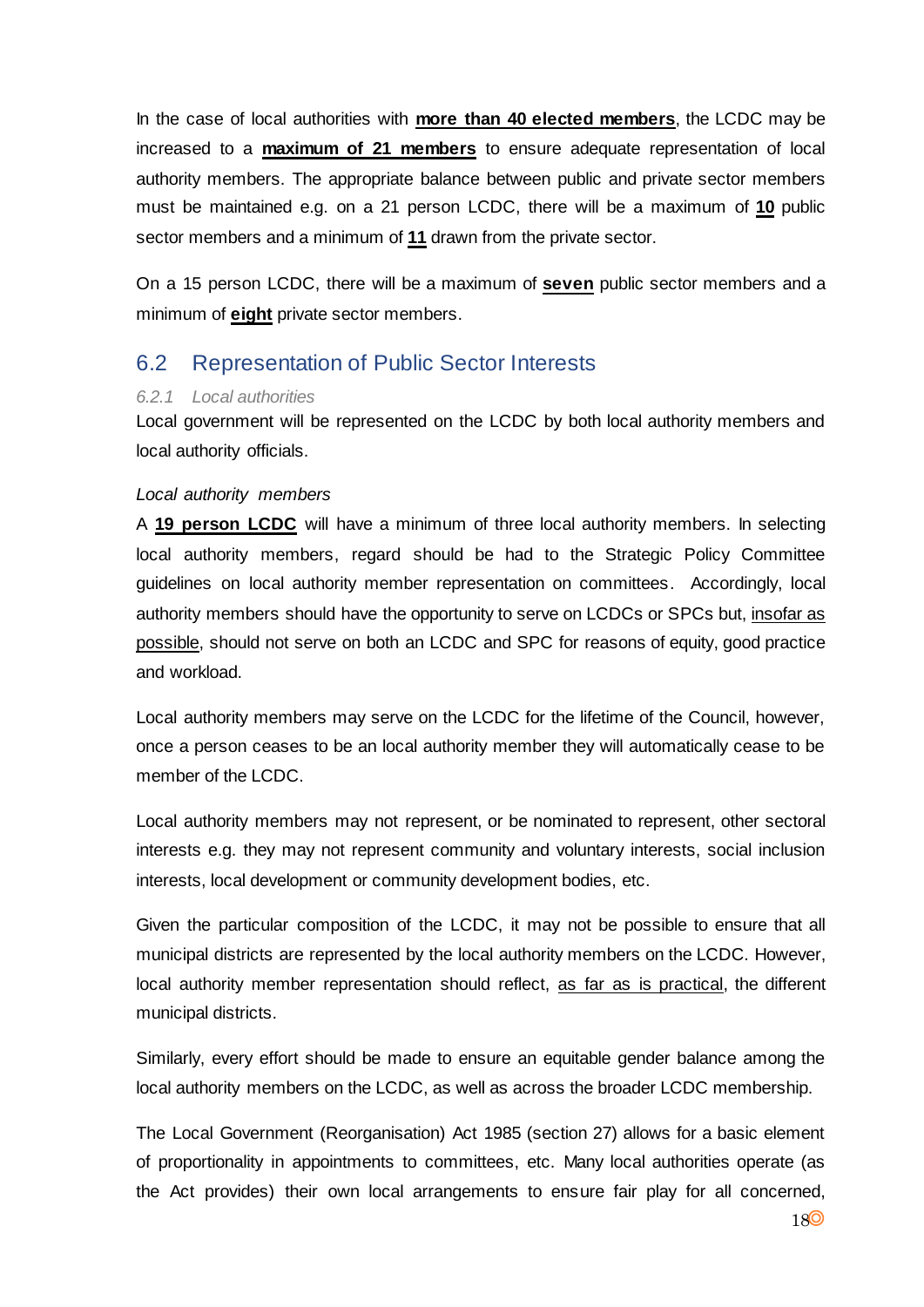however, it is not always possible to legislate fully for such good will and practice. Therefore, it is important local authorities adopt and implement an approach which ensures that the various political and other interests in the full council are treated fairly and are equitably represented on LCDCs, where possible.

There will be a minimum of two local authority members on a **15 person LCDC**.

There will be a minimum of five local authority members on an LCDC with more than **19 members**.

#### *Local authority officials*

In all cases, two members will be local authority officials. In the first instance, the Chief Executive or other local authority official nominated by the Chief Executive will be a member. The Head of Local Enterprise will also be a member because of holding that position, and will cease to be a member when they are no longer the Head of Local Enterprise.

The Chief Executive, or their nominee, will be a member for as long as the Chief Executive considers it appropriate. They will cease to be LCDC members when they cease to be local authority officials.

#### *6.2.2 Public authorities (incl. State agencies)*

A minimum of two members shall be drawn from public authorities providing services in the local authority administrative area. Only those public authorities with a specific local focus may be members, e.g. HSE, DSP, Education and Training Boards, Children Services Committees, Third Level Institutions, Teagasc, etc. Accordingly, nominees should not be sought from public authorities with a more regional/national remit or focus, such as IDA, Enterprise Ireland, etc.

In Gaeltacht areas, particularly those of Cork, Kerry, Mayo, Galway and Donegal, nominations should be sought from Údarás na Gaeltachta.

An indicative list of public authorities that could be considered for membership are detailed in the table on page 24.

### <span id="page-18-0"></span>6.3 Representation of Private Sector Interests

#### *6.3.1 Community and voluntary interests*

The final report of the Working Group on Citizen Engagement with Local Government was published in February 2014. A key recommendation of the Working Group is the establishment of a Public Participation Network (PPN) in each local authority area to serve as the nominating structure for community and voluntary interests to local authority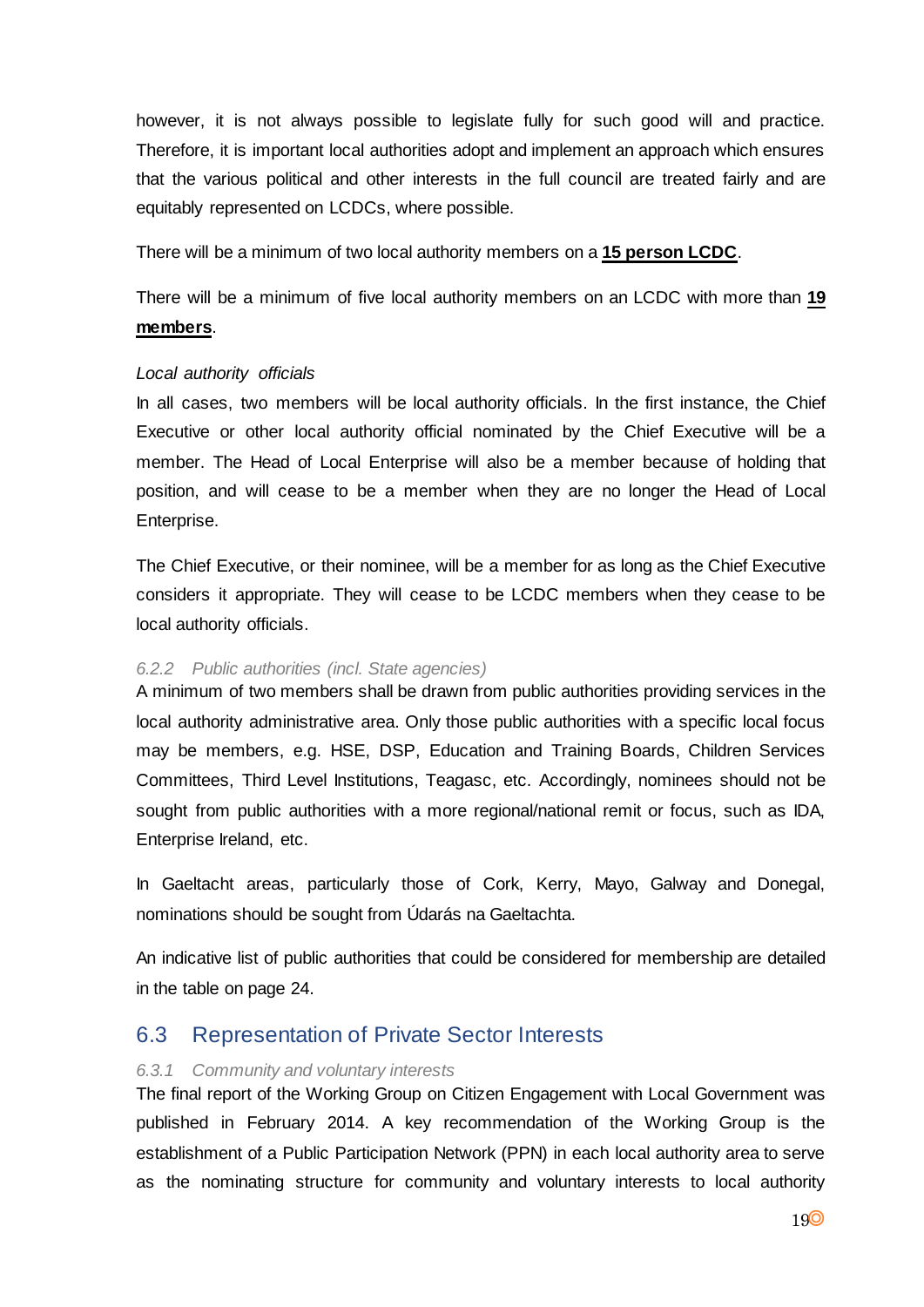committee structures. When established, community representatives will be drawn from each PPN on a three 'college' basis, with the colleges representing—

- community and voluntary interests,
- social inclusion interests, and
- environmental interests.

Accordingly, community representatives should be sought from the PPN as follows—

- community and voluntary interests minimum **two** members,
- social inclusion interests minimum **two** members,
- environmental interests minimum **one** member.

PPN representatives should be sought in accordance with the principles set out in the Working Group's report and any relevant ministerial regulations and guidelines. Local authorities may also set their own broad criteria to ensure that there is appropriate representation from the three colleges, as well as an appropriate mix of skills and capacities across the LCDC membership as whole. However, such criteria should not be inconsistent with any guidelines or regulations in respect of PPNs.

#### *Interim arrangements*

It is intended that PPNs will be established in all local authority areas from 1 June, however, where PPNs are not in place when LCDC membership is being finalised, local authorities should put interim arrangements in place to seek nominations to represent the various interests.

Regarding **community and voluntary** and **social inclusion** interests the Department recommends that nominees should be sought from the respective community and voluntary fora. These members will hold their seats until PPNs are in place. Alternatively, social inclusion representatives may be sought from the relevant Community Platform, where they are present within a local authority area.

Representatives of **environmental interests** should be sought from the Environmental Pillar (see Appendix 1). However, local authorities can seek nominees locally if there is a clear rationale for doing so. Such local arrangements should ensure that nominees are representative of all local environmental interests in the LCDC's operating area.

Members nominated through interim arrangements will hold their seats until PPNs are in place, at which time they will be replaced or re-nominated as per PPN requirements.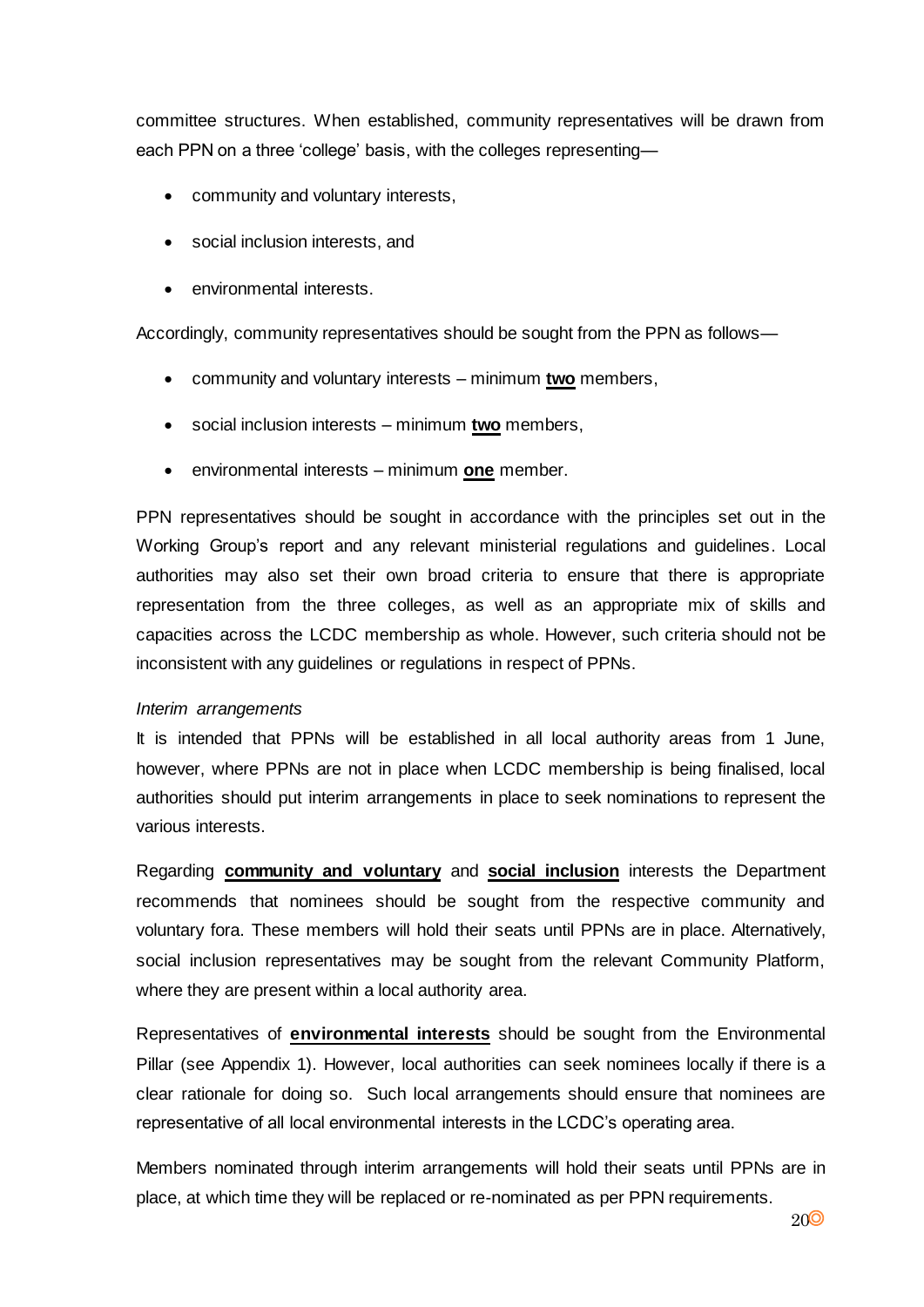#### *6.3.2 Local development and community development bodies*

In the first instance, a maximum of one nominee should be sought from each local development company in the LCDC's administrative area (See Appendix 2 for relevant companies). A maximum of three members will be sought to represent the local development companies in the area. Where there are more than three companies, the Chief Officer should seek three nominees to represent all the companies.

Where nominations have been sought from local development companies and none have been received, or a company has declined to provide one, nominees should be sought from other local development or community development bodies operating in the area. In such circumstances, a minimum of one nominee, and no more than three, should be sought to represent such bodies, subject to a maximum of one per body.

#### *6.3.3 Other local community interests*

In addition to members drawn from the PPNs (or interim arrangements), members may be sought to represent other civic society or local community interests, such as farming/agriculture interests, business/employers interests, trade union interests, etc. When deciding the need for such representation, the Chief Officer and the CPG should have regard to the following—

- the need for as broad a mix of interests as possible to be represented,
- the focus of the LCDC on sustainable social and economic development, and the need for members representing both socially excluded or marginalised communities and business/employers interests, and
- the need for open and transparent nominating arrangements that yield nominees who are representative of the interests they have been nominated to represent.

Regarding LEADER, the farming/agriculture sector has been represented on rural local action groups under past programmes. The new regulatory framework does not prescribe representation of the farming/agriculture sector, however, the Department strongly advises that all rural LCDCs should include farming/agriculture interests. The Department recommends that nominations should be sought centrally from the National Farming Pillar (see Appendix 1). However, local authorities may put local arrangements in place with local farming and agricultural interests where they consider it a more effective and efficient approach. Local arrangements should ensure that nominees are representative of all local farming/agriculture interests.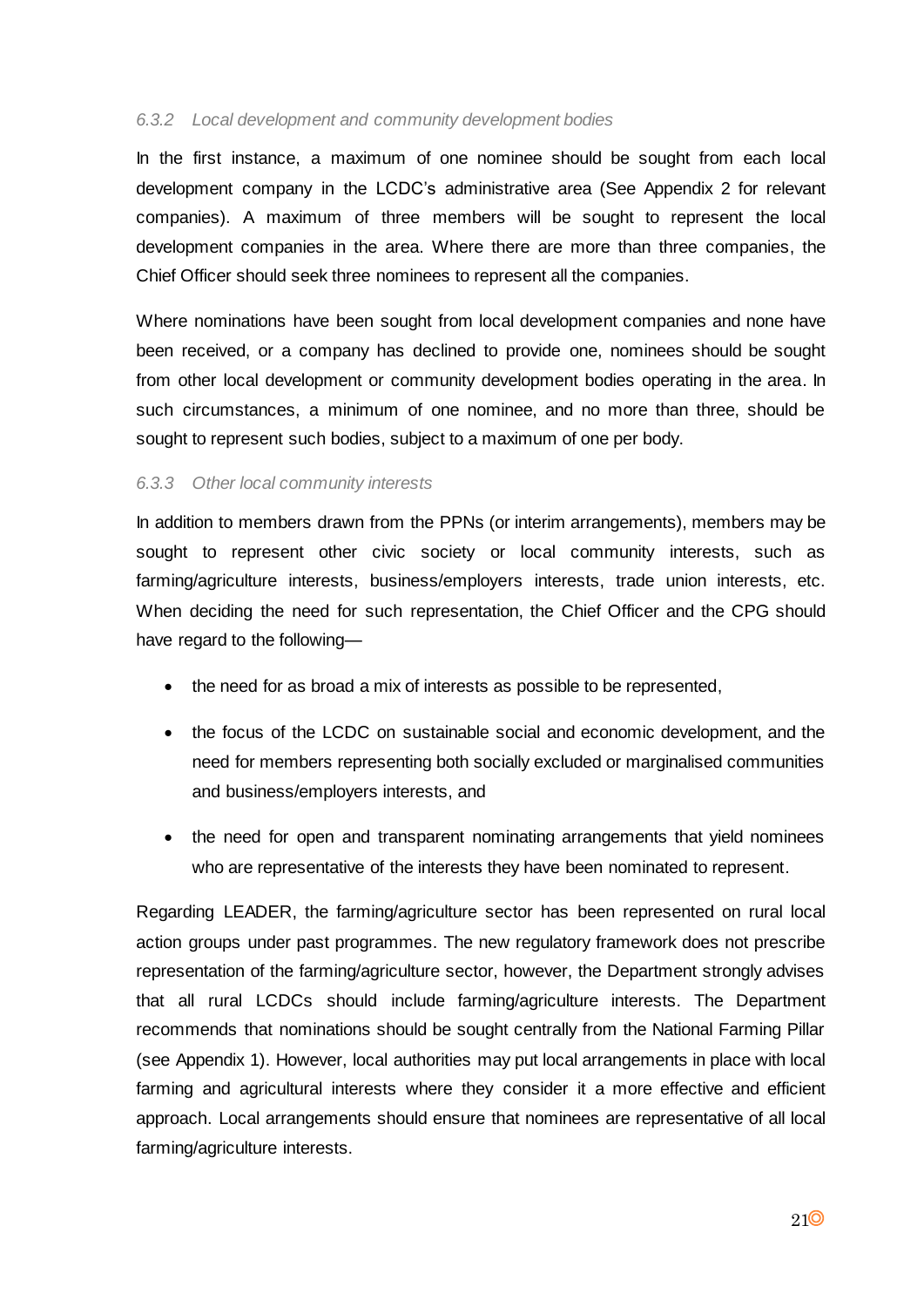Trade union representation on LCDCs is not prescribed, however, where trade union representation is considered appropriate, the Department recommends that nominations are sought centrally from the National Trade Union Pillar (see Appendix 1). However, local authorities may put local arrangements in place with trade union interests where they consider it a more effective and efficient approach. Local arrangements should ensure that nominees are representative of all trade union interests in the area.

Business/employer interest representation is not prescribed, but where such representation is considered necessary, the Department recommends that nominations should be sought centrally from the Business Pillar (see Appendix 1). Again, local arrangements may be used where it is considered more appropriate to do so, but such arrangements should ensure that nominees are representative of all business/employer interests.

In addition to local development company representation, it may also be appropriate in some circumstances to seek representation from other local development or community development bodies operating in the LCDC's administrative area. The need for such representation, and the arrangements for seeking nominees, will be determined by the Chief Officer and the CPG based on local need.

## <span id="page-21-0"></span>6.4 Disqualification from Membership

In certain limited circumstances a person may be disqualified from being a member of the LCDC. Such persons include those who—

- on conviction on indictment by a court of competent jurisdiction, are sentenced to a term of imprisonment,
- are convicted of an offence involving fraud or dishonesty, or
- are disqualified or restricted from being a director of any company.

These requirements should be notified to all relevant nominating bodies when nominees are being sought. In addition, members should be required to make a formal declaration to the Chief Officer that—

- they are not disqualified from membership on any of the grounds listed above, and
- they will notify the Chief Officer, as soon as is practicable, in the event that these circumstances change.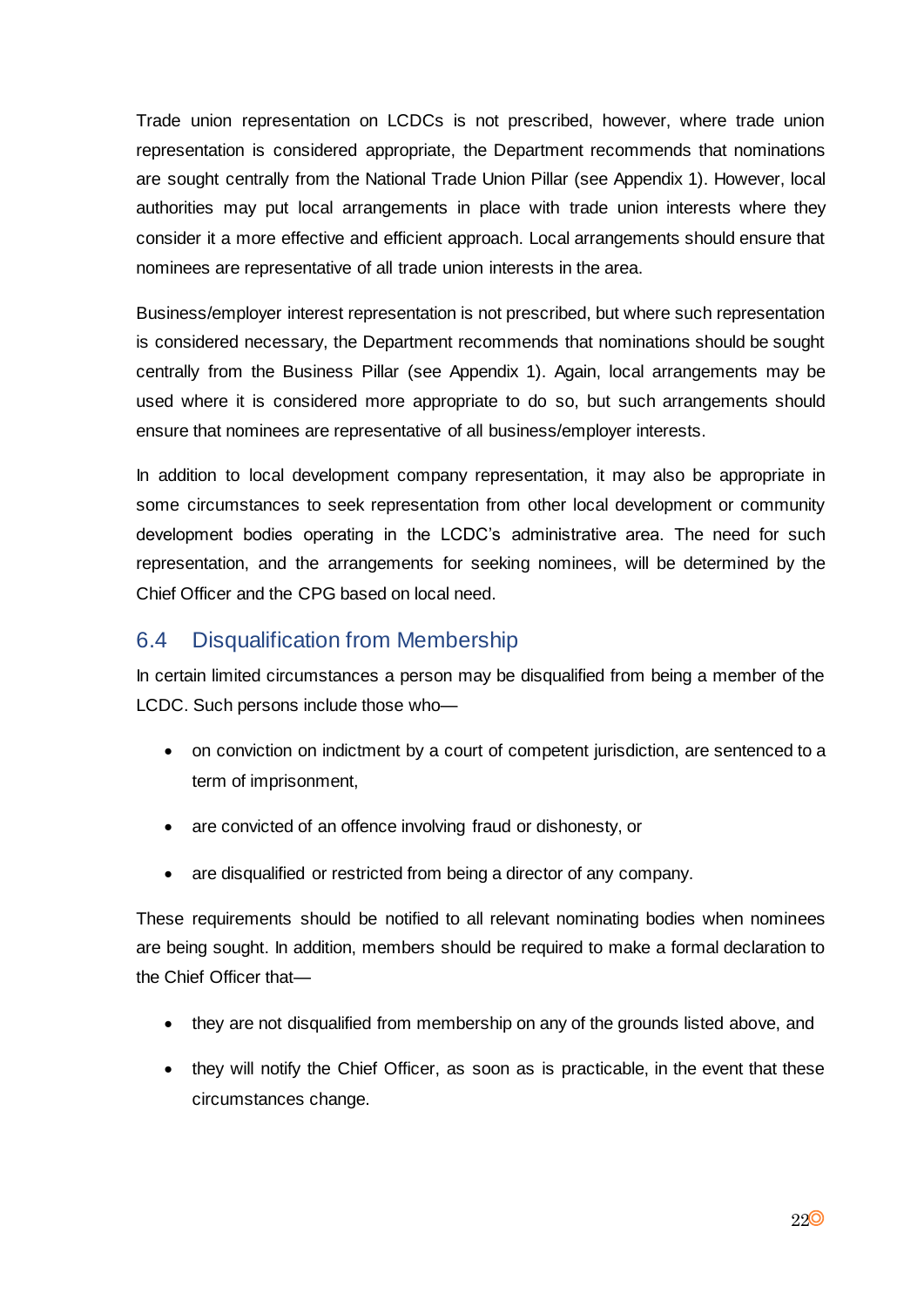# <span id="page-22-0"></span>6.5 Membership and Conflicts of Interest

The potential for conflicts of interest among members is an important consideration for the Chief Officer and the CPG when seeking nominees to the LCDC. While a potential conflict of interest is not an automatic ground for disqualifying a person from being an LCDC member, it is an important consideration in deciding whether or not to accept a nomination.

A conflict may arise, for example, in the case of dual membership of the LCDC and a community or voluntary organisation, community development body or local development body that delivers programmes on behalf of the LCDC (or is likely to deliver or apply to deliver programmes in the future). Such a conflict is inevitable given the nature of the membership of the LCDC, however, it is essential to the effective operation of the LCDC that such risks are reduced as much as possible.

Accordingly, it is strongly recommended that no more than one board member and/or employee of any single community or voluntary organisation, community development body or local development body represented on the LCDC may be a member of the LCDC. The Chief Officer should address this matter with nominating bodies when requesting nominees in the first instance.

Local authority members and officials, who are board members of any community or voluntary organisation, community development body or local development body represented on the LCDC, cannot be members of the LCDC.

## <span id="page-22-1"></span>6.6 Code of Conduct for Committee Members

All LCDC members are required to maintain proper standards of integrity, conduct and concern for the public interest. The provisions contained in the *Code of Conduct for Councillors* and the *Code of Conduct for Employees*, published by the Department of the Environment, Community and Local Government under Section 169 the Local Government Act 2001, will apply to local authority members and local authority officials, as appropriate.

A code of conduct for State agency and private sector members should be put place by the Chief Officer – the *Code of Conduct for Councillors* under Section 167(2) of the 2001 Act, could be used in this regard.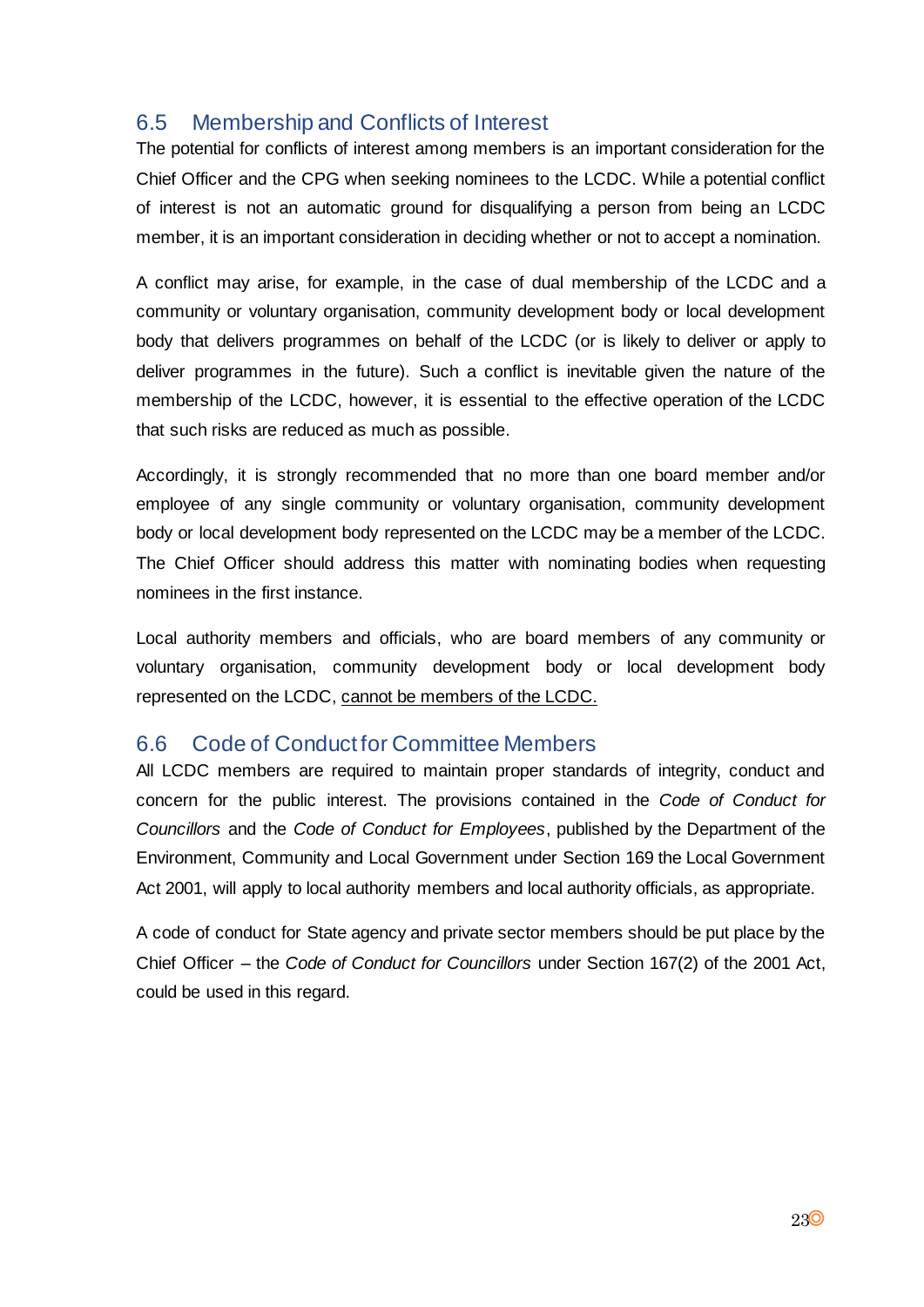Local Community Development Committee Membership (based on 19 members)

| <b>Sector</b>                                                  | <b>Number</b>            | <b>Members</b>                                 | <b>Selected</b>                                               |
|----------------------------------------------------------------|--------------------------|------------------------------------------------|---------------------------------------------------------------|
| authority<br>Local<br>elected members                          | Minimum 3                | <b>Elected members</b>                         | Council                                                       |
| Local<br>authority                                             | Minimum 2                | <b>Chief Executive or</b><br>their nominee     | Prescribed                                                    |
| officials                                                      |                          | <b>Head of Local</b><br>Enterprise             |                                                               |
|                                                                |                          | <b>Health Service</b><br><b>Executive</b>      |                                                               |
|                                                                |                          | Dept. of Social<br>Protection                  |                                                               |
| authorities<br><b>Public</b>                                   |                          | An Garda Síochána                              | Nominations sought<br>by Chief Officer in                     |
| (including<br><b>State</b><br>agencies)                        | Minimum 2                | <b>Education and</b><br><b>Training Boards</b> | consultation with<br><b>Corporate Policy</b>                  |
|                                                                |                          | Údarás na<br>Gaeltachta                        | Group                                                         |
|                                                                |                          | <b>Third Level</b><br><b>Institutions</b>      |                                                               |
|                                                                |                          | Teagasc                                        |                                                               |
|                                                                |                          | Local development<br>companies                 |                                                               |
| development<br>Local<br>community<br>and<br>development bodies | Minimum 1                | <b>Family Resource</b><br>Centres              | Nominated through<br>agreed local                             |
|                                                                |                          | Other<br>local/community<br>development bodies | arrangements                                                  |
| $\boldsymbol{\alpha}$<br>Community                             | Minimum 5                | Community and<br>Voluntary                     | Nominated through<br><b>Public Participation</b>              |
| Voluntary                                                      |                          | Social Inclusion                               | <b>Networks</b>                                               |
|                                                                |                          | Environment                                    |                                                               |
|                                                                |                          | <b>Employers/Business</b>                      |                                                               |
| Other civic society or<br>'local<br>community'                 | No prescribed<br>minimum | Agriculture and<br>Farming                     | Determined by Chief<br>Officer and<br><b>Corporate Policy</b> |
| interests                                                      |                          | <b>Trade Unions</b>                            | Group                                                         |
|                                                                |                          | Others community<br>interests                  |                                                               |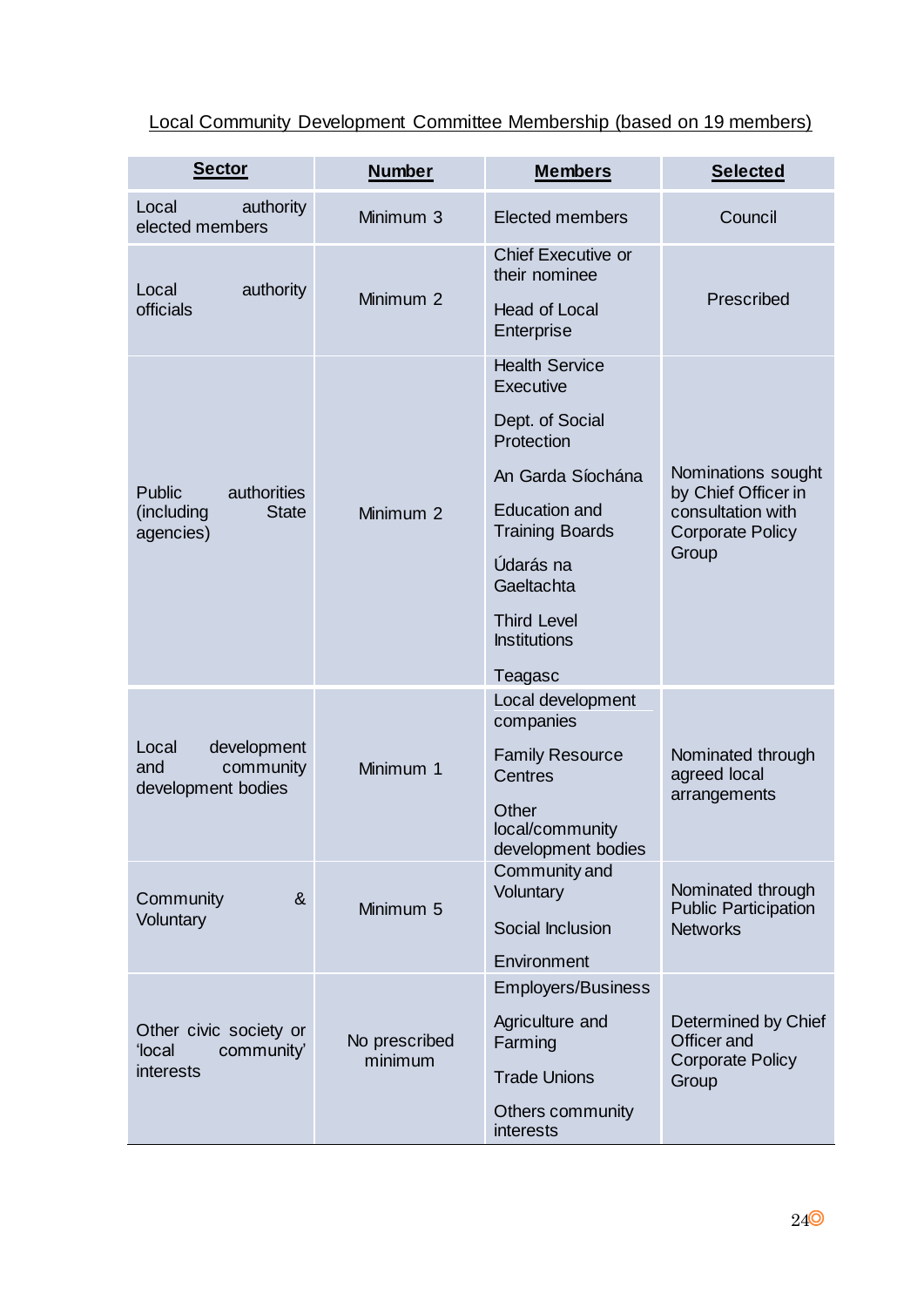# <span id="page-24-0"></span>7. MATTERS CONCERNING THE POSITION OF CHAIRPERSON AND VICE-CHAIRPERSON

A Chairperson and Vice-Chairperson will be selected from among the members of the LCDC in accordance with the procedures set down in *Regulation 22*. All persons, regardless of the sectors they represent, may be considered for the position of Chairperson and Vice-Chairperson i.e. it is not restricted to any one sector or interest.

## <span id="page-24-1"></span>7.1 Period of Tenure

The Chairperson will serve for a maximum period of three years, whereupon they shall retire as Chairperson. A person may not serve two consecutive terms as Chairperson and may not be reappointed to the position of Chairperson for a period of three years from the end of their most recent period of tenure as Chairperson. There is no limit on the number of consecutive periods that may be served as Vice-Chairperson.

The Chairperson will be selected at the first meeting of the LCDC. The Chief Officer will act as Chairperson until a Chairperson is selected.

## <span id="page-24-2"></span>7.2 Role of the Chairperson

The Chairperson will consult with the Chief Officer on matters relating to the LCDC's administration and operation, and will have an overall coordination role and responsibility for its effective functioning.

The Chairperson's responsibilities will include—

- determining, in consultation with the Chief Officer, schedules, dates, times and locations of meetings,
- agreeing the agenda for meetings in consultation with the Chief Officer,
- managing meetings of the LCDC efficiently and effectively, ensuring that meetings are held, and the LCDC's functions are discharged, in accordance with its guiding principles,
- ensuring the agenda and all documentation are circulated in a timely manner,
- providing leadership and ensuring LCDC members are aware of, and comply with, their obligations as members,
- reporting on LCDC activities to the council, as required,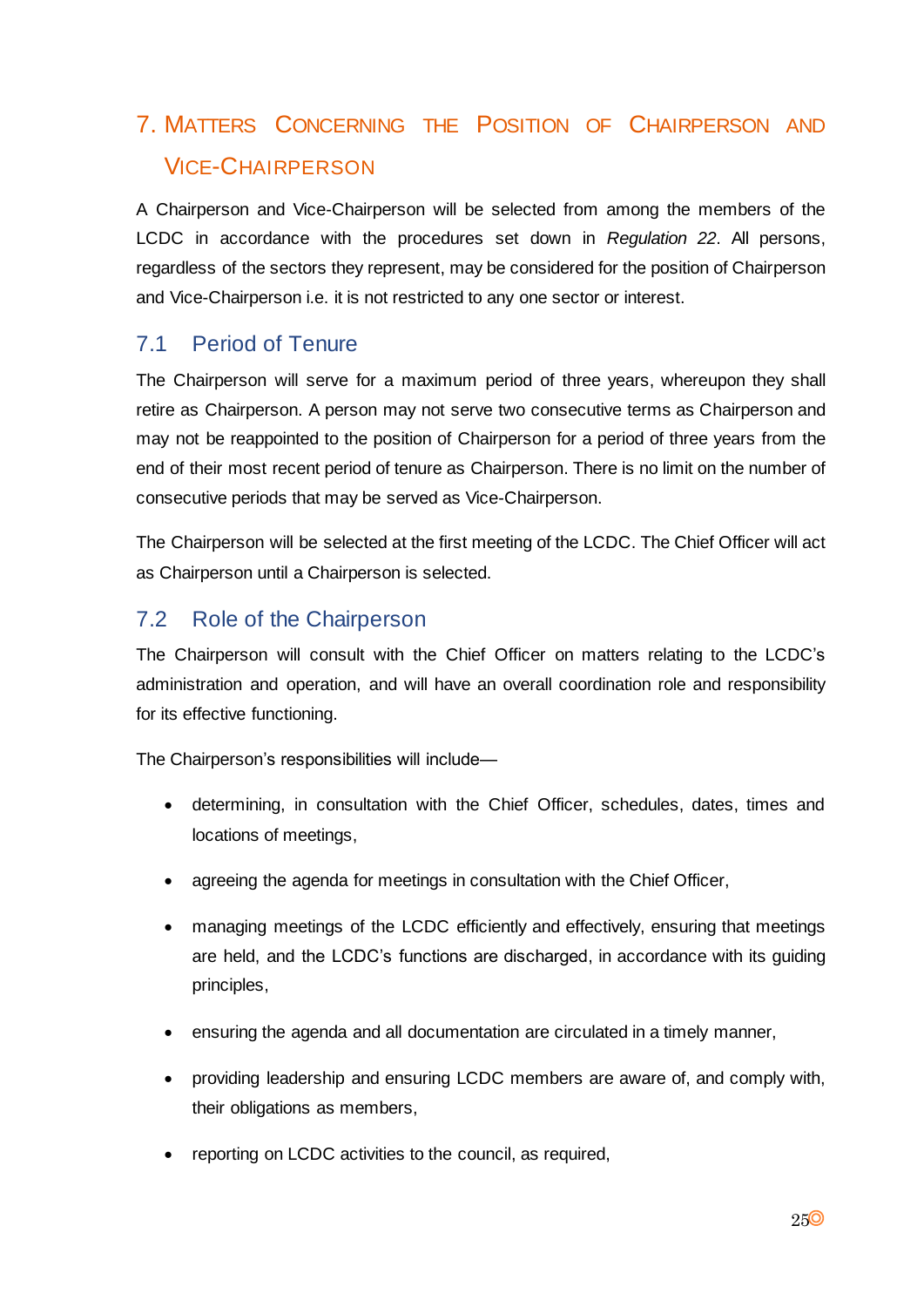- monitoring implementation of the community elements of the Plan and ensuring appropriate action is taken to ensure objectives are met,
- leading consideration and debate on policy matters,
- ensuring appropriate advice and information is available to facilitate decisionmaking by the LCDC (see Section 4.3),
- leading in planning how and when the LCDC functions will be carried out,
- ensuring responsibilities are delegated to members, sub-committees and taskgroups as appropriate, and
- facilitating open discussion and full participation by members on all matters coming before the LCDC.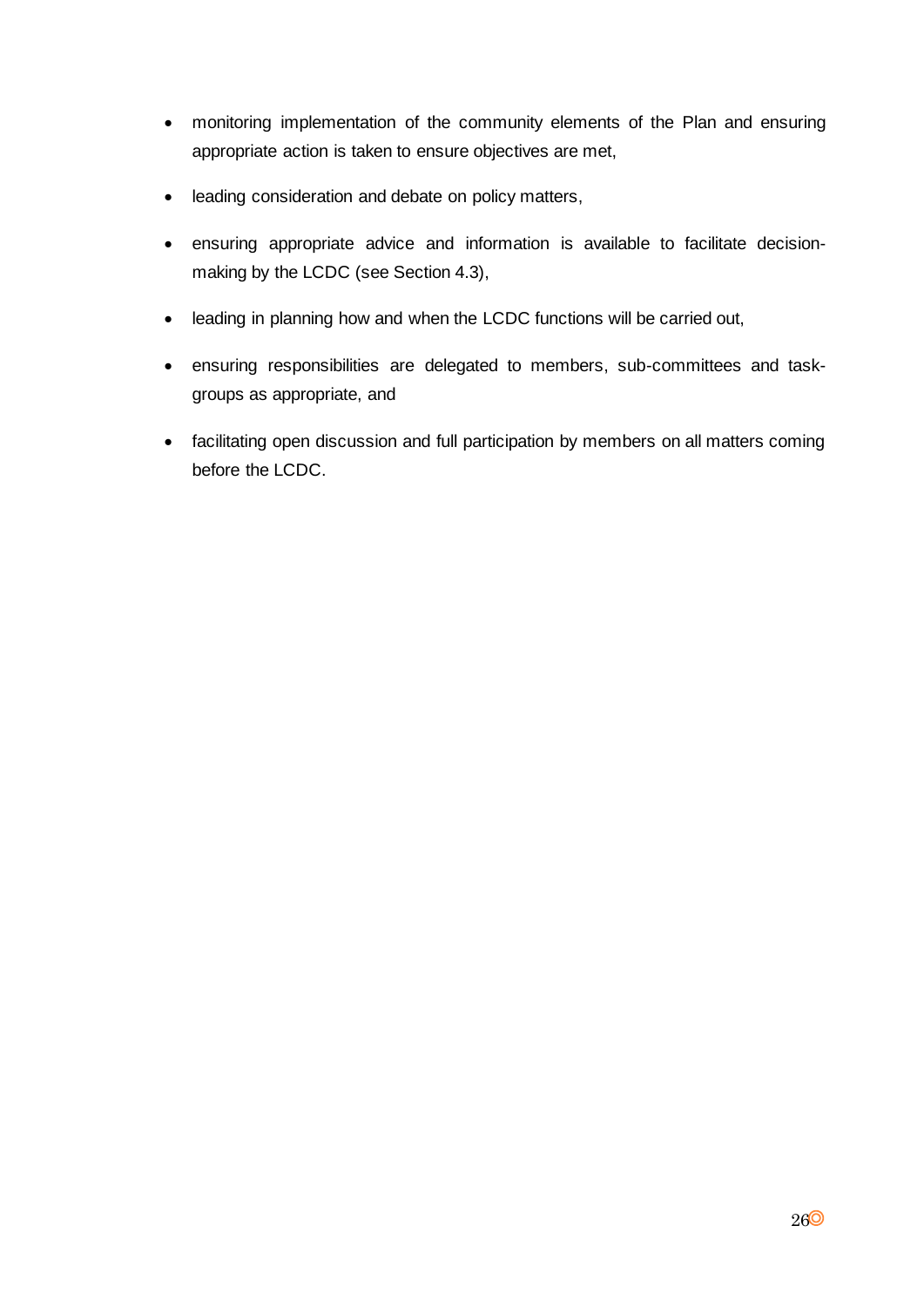# <span id="page-26-0"></span>8. ADMINISTRATIVE AND OTHER SUPPORT FOR LCDCS

### <span id="page-26-1"></span>8.1 The Chief Officer

The Chief Executive will assign a Chief Officer to support and assist the LCDC in the exercise of its functions. The Chief Executive will ensure that adequate resources are in place to support the LCDC. This support will be resourced from within existing local authority staffing resources, except where agreed otherwise with DECLG Local Government HR Section and the Department of Public Expenditure and Reform.

The key function of the Chief Officer will be to work jointly with the Chairperson to provide guidance and strategic direction for the LCDC. The Chief Officer will not be a member of the LCDC, however, they will attend and participate in all meetings in an advisory and support capacity (including, if appropriate, attending and participating in sub-committee meetings, etc. (*Regulation 5*)).

## <span id="page-26-2"></span>8.2 Establishment of LCDCs and Selection of Members

In the first instance, the Chief Officer will facilitate the establishment of the LCDC in consultation with the CPG, having particular regard to the optimum arrangements in terms of—

- the size of the LCDC,
- the interests to be represented, and
- the number of members for each sectoral interest (including the number of local authority members).

The Chief Officer will facilitate the nomination process and submit the list of nominees to the local authority for approval (Section 128C(3)).

## <span id="page-26-3"></span>8.3 Administration of the Business of the LCDC

In accordance with section 128D(1) of the Act, the Chief Officer will also be responsible for *"carrying out, managing and controlling generally the administration and business"* of the LCDC. In this regard, the Chief Officer will—

- arrange for the review and rotation of LCDC membership, as appropriate, in accordance with *Regulations 29 & 30*,
- arrange administrative support for LCDC meetings and any sub-committee or subgroup thereof, and the maintaining of records of such meetings,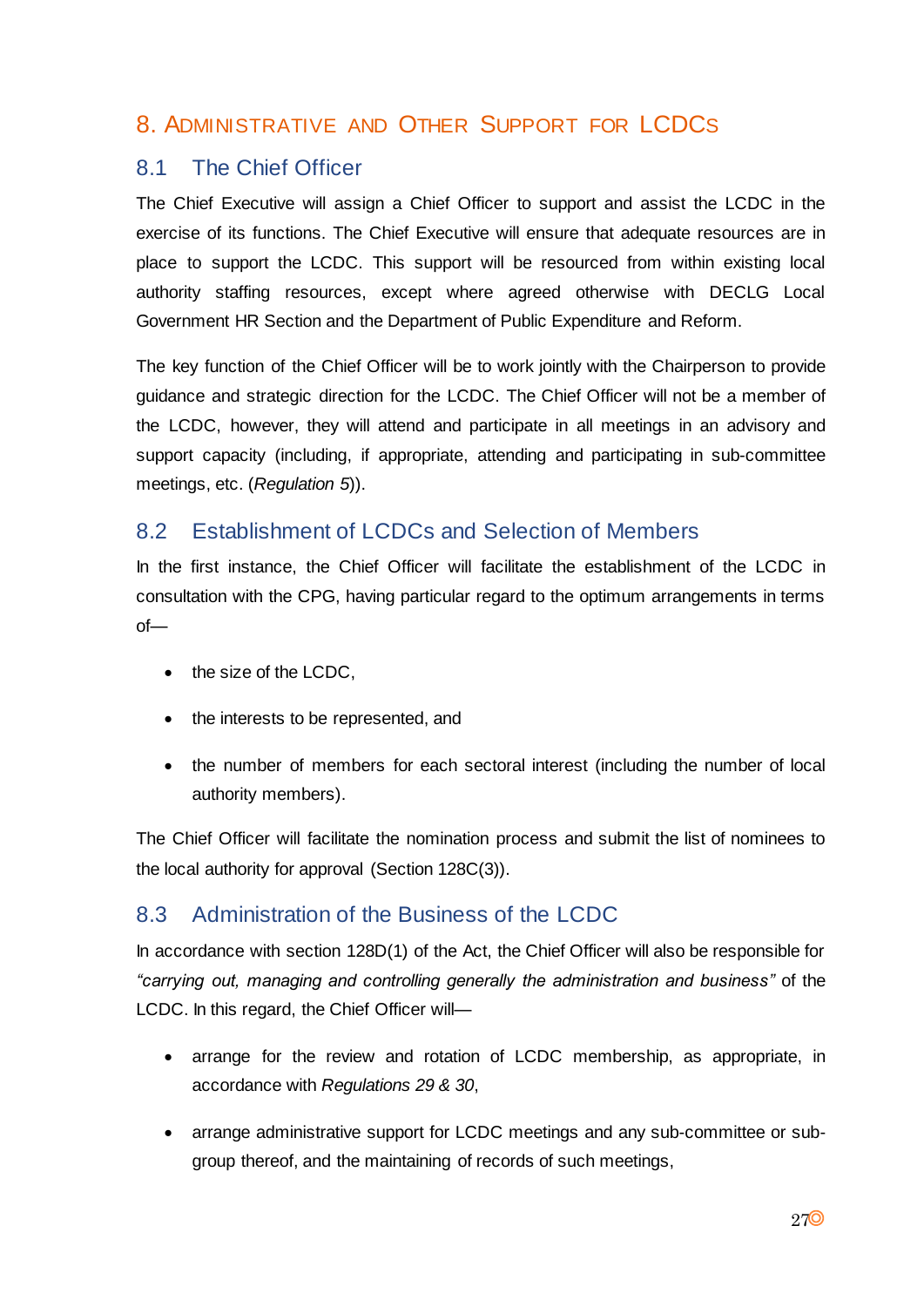- arrange for the carrying out of preparatory work for LCDC meetings, including drafting and circulating agendas and taking, drafting and circulating meeting minutes as well as preparing, generating and circulating other documentation to the LCDC as required from time to time,
- support the LCDC in the development of the community elements of the Plan, including drafting material, facilitating and managing consultation processes, and co-ordinating and managing generally the LCDC's work on the Plan,
- arrange for the preparation and administration of standing orders,
- support and advise the Chairperson, as required, including seeking advice from the Chief Executive and ensuring that any advice is circulated in a timely manner to the LCDC members,
- arrange for support for the LCDC in its work in respect of the Annual Report, and any other such reports as may be required from time to time,
- assist the LCDC in managing, administering and monitoring the resources at its disposal,
- ensure the LCDC complies with requests for information where appropriate, and
- generally arrange for general administrative support for the LCDC, as required.

### <span id="page-27-0"></span>8.4 Standing Orders

At a minimum, standing orders should provide for—

- scheduling and holding of ordinary meetings,
- dealing with urgent business related to LCDC functions and the holding of special meetings,
- minimum terms of notice for meetings, to be no shorter than those detailed in *Regulation 38*,
- subject to *Regulation 19*, procedures for determining questions, including procedures and methods of voting on decisions,
- subject to *Regulation 19*, procedures and methods for dealing with conflicts of interest in determining questions and voting on decisions, and the carrying out of LCDC functions generally (*Regulation 20),*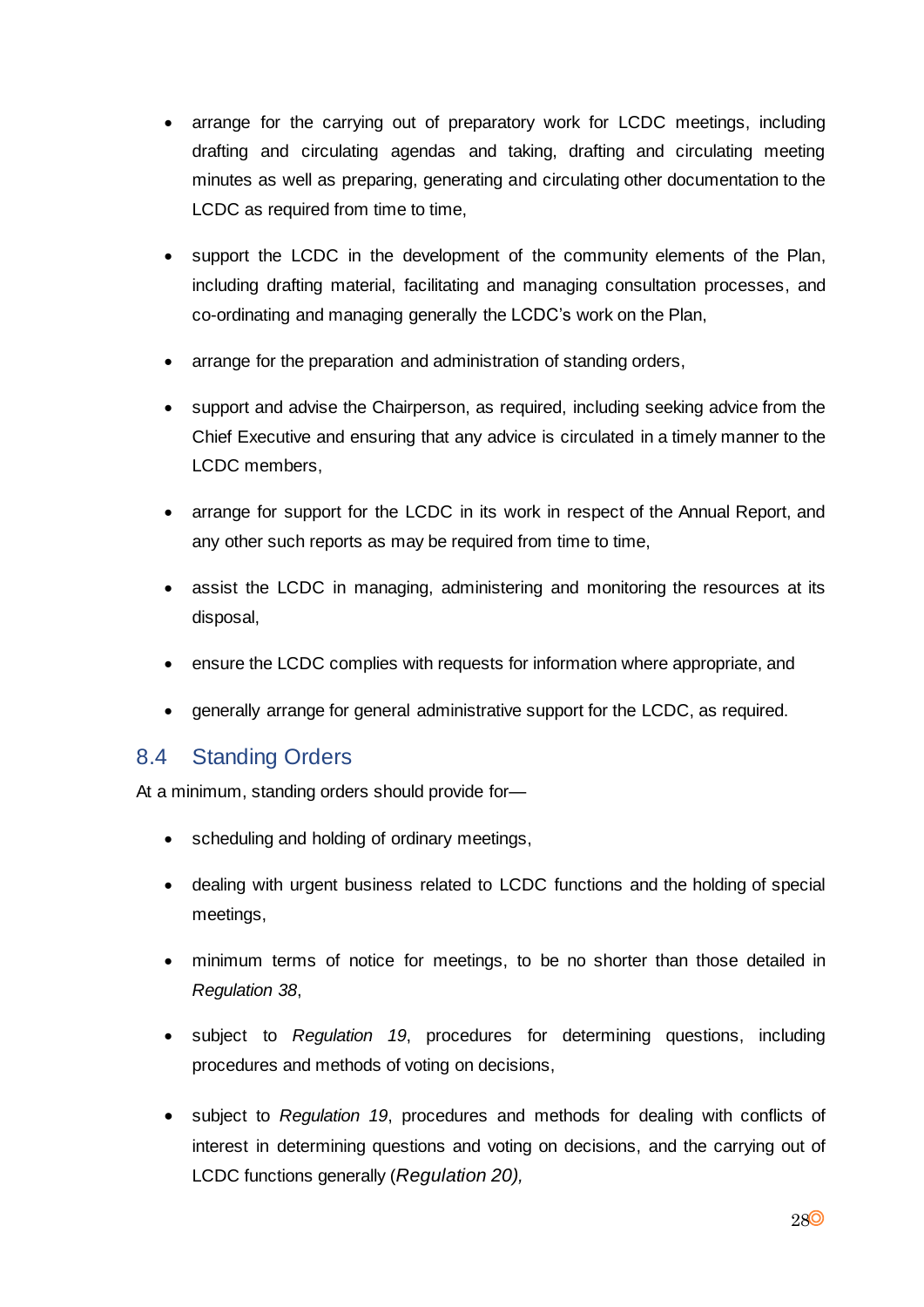- arrangements for the recording of attendance of members at meetings, in accordance with *Regulation 48*, and
- in accordance with *Regulation 57*, procedures for dealing with disorderly conduct in meetings.

Standing Orders may also make provision for—

- commencement, advancement and termination of meetings,
- chairing of meetings when a Chairperson is yet to be selected,
- ordering of the agenda,
- procedures for suspending standing orders,
- the right to speak and equality in making views known,
- requirement to attend and participate at meetings,
- procedures for dealing with confidential and sensitive material, and
- reviewing previous LCDC business and recommendations.

A standing order may be amended or revoked by a majority vote of the LCDC.

### <span id="page-28-0"></span>8.6 Meetings

#### *8.6.1 General*

The frequency, location and timing of meetings will be decided by the Chairperson in consultation with the Chief Officer. As much as possible, meetings should be held according to a regular schedule set out in the standing orders.

The LCDC will hold as many meetings as necessary for the performance of its functions, but in any event, should meet no less than six times in any calendar year. Meetings should be arranged to optimise effectiveness and efficiency and should be held at times that facilitate attendance by all members. Members are required to participate in all aspects of LCDC business, not only those aspects relevant to their own interests.

The Chief Officer will meet with the Chairperson in advance of each meeting to agree the agenda, and the objectives and expected outcomes of the meeting. In terms of the general management of meetings, the Chief Officer will ensure—

 notification of meetings is issued in a timely manner, specifies the place, date and time of the meeting, and gives no less than five days notice of the meeting,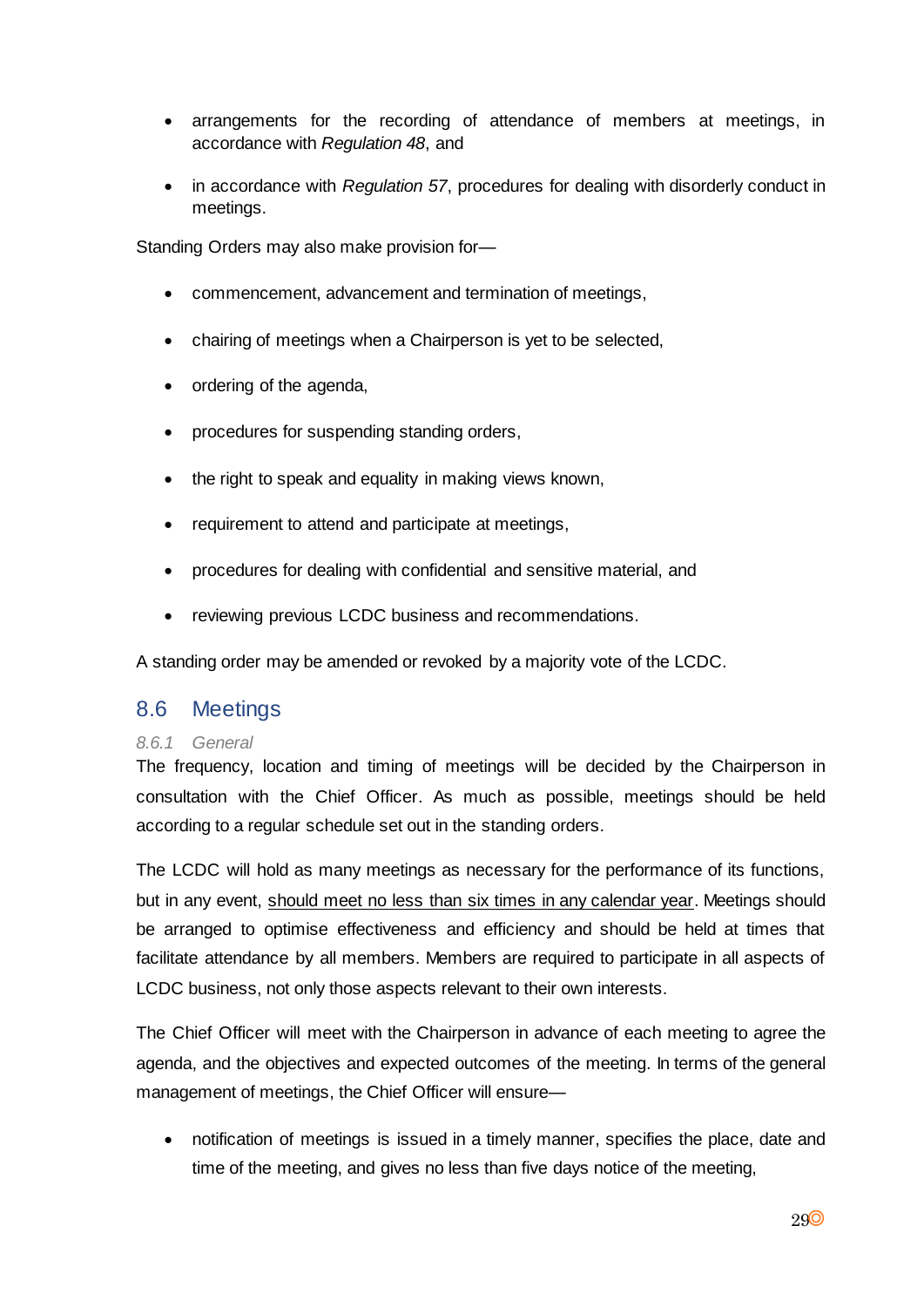- the agenda is circulated to members no less than three working days in advance of any meeting,
- there is a quorum at each meeting, a quorum being 50% of the membership rounded to the nearest whole number, plus one *(Regulation 18)*,
- meetings are postponed and rescheduled when a quorum cannot be raised, and
- attendance at meetings is recorded.

Full participation in meetings (i.e. attending, contributing and decision-making) is confined to LCDC members. Where policy matters of particular interest to local interest groups or other local authority members arise (e.g. proposals affecting a local area), the LCDC may meet with those local authority members or interest groups, as appropriate.

Apart from the LCDC members and the Chief Officer, only those persons who are invited to attend and participate should be present at LCDC meetings (see also paragraph *9.2.3 – Participation by relevant local structures and committees in the work of LCDCs*).

Generally, LCDC meetings are not open to the media or members of the public (section 49A(8) of the Local Government Act 2001).

#### *8.6.2 Minutes*

Arrangements should be put in place regarding minutes of LCDC proceedings. The minutes, at a minimum, should detail—

- the members in attendance at a meeting,
- a record of any selection of a Chairperson or Vice-Chairperson, as may be the case, at a meeting,
- a record of any resignations of members notified to the LCDC,
- details of any new members attending the LCDC for the first time, including the sector that they represent,
- matters brought before the LCDC, whether by the Chief Officer or another person,
- any decisions taken and any votes put before the LCDC, and their outcome,
- details of persons who are not members of the LCDC (other than the Chief Officer) who attended and/or participated in the meeting,
- any sub-committees set up by the LCDC and their defined purpose, and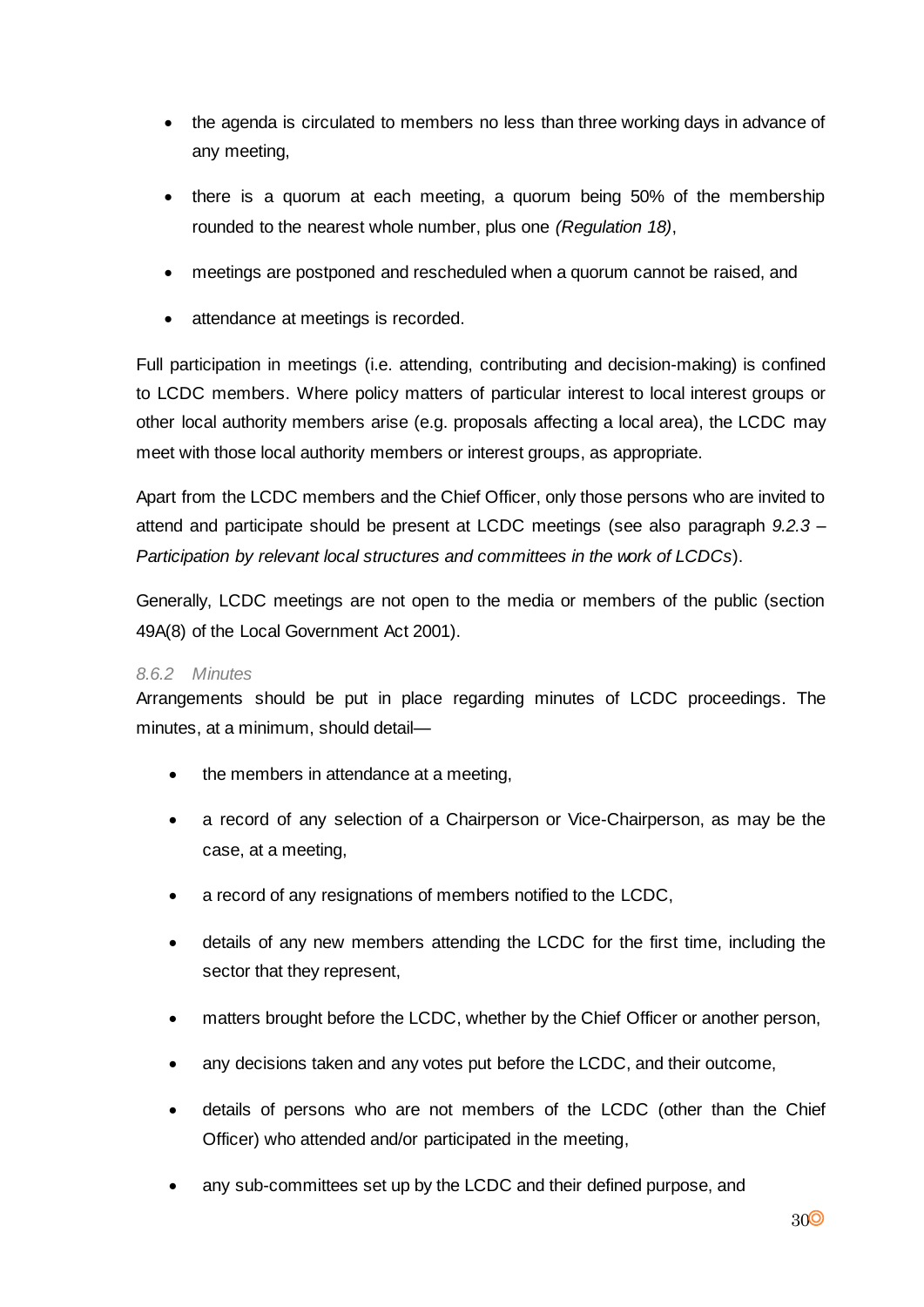the dissolution of any sub-committees or task-groups set up by the LCDC.

The minutes shall be kept electronically.

#### *8.6.3 Maintenance of records*

The local authority is responsible for maintaining all official records relating to the management and operation of the LCDC.

#### *8.6.4 Expenses*

In general, expenses arising for LCDC members will be met by their nominating bodies. However, those members whose expenses cannot be met in that manner may be entitled to travel expenses for attendance at LCDC meetings. Such expenses will not be met by the local authority unless arranged by the Chief Officer in consultation with the local authority. It is recommended that expenses are only met by the local authority for those members representing community & voluntary and social inclusion interests.

#### *8.6.5 Allowances*

Allowances will not be paid to any member, including the Chairperson, for their participation on an LCDC or for work arising from such participation. With regard to local authority member representatives, expenses arising in the context of their membership will be met from their existing expenses allowance.

#### *8.6.6 Availability of information*

Information in relation to the LCDC's activities should be published regularly. This includes minutes and reports generated by LCDCs. Where documentation is of a confidential nature, or information is specifically precluded from publication, this should be identified as such. Where documentation or information has not been identified as confidential and not for reproduction or publication, it will be regarded as available to the public in general and the sectors in particular.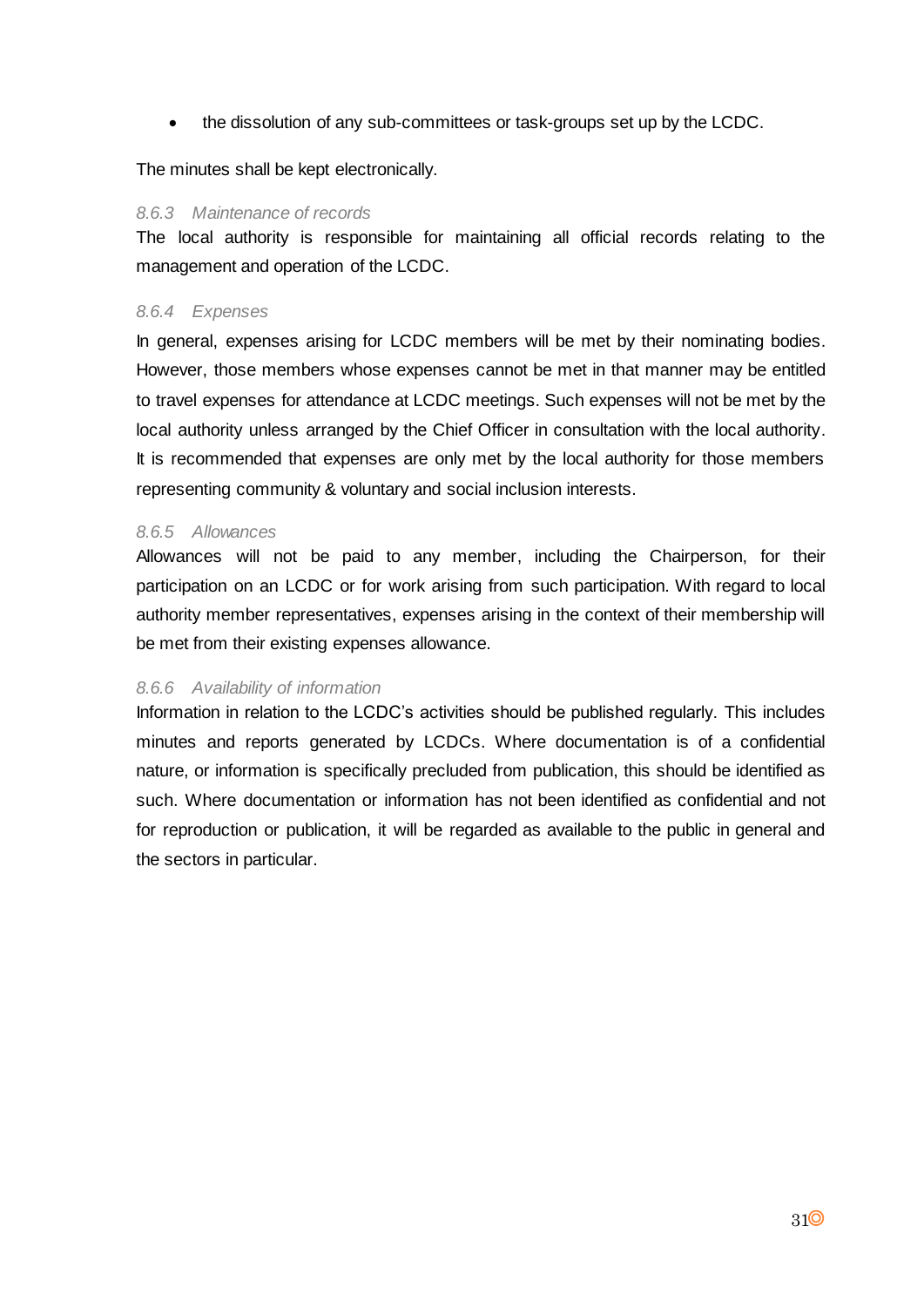# <span id="page-31-0"></span>9. PARTICIPATION IN THE WORK OF LCDCS

## <span id="page-31-1"></span>9.1 Sub-Committee/Task Group Arrangements

LCDCs may consider it appropriate to establish sub-committees (including task groups or other sub-structures) to help them carry out their functions, as well as to facilitate the broadest possible engagement with local interests. The use of such approaches is primarily a matter for local determination by each LCDC. However, before putting such arrangements in place, the LCDC should have regard to the following—

- the LCDC should be able to deal with most issues and sub-structures should be kept to a minimum to avoid excessive administration and meeting fatigue, and
- sub-structures should have clear remits and tasks to avoid duplication of effort establishing ad hoc groups that are task-specific and wound-up when a task is completed is encouraged.

In any event, sub-structures should lapse on a date specified by the LCDC, unless their continuation is explicitly approved by the LCDC following a review of the necessity or otherwise of them continuing.

# <span id="page-31-2"></span>9.2 Engaging with public sector structures, local agencies and other delivery bodies

### *9.2.1 Coordination of activity*

In pursuit of a collaborative approach and coherent response to local priorities, the need to bring local actors together in partnership will be important. LCDCs will be the primary structures at local level to secure this and it will be a key focus of LCDCs to develop and support mechanisms that secure a joined-up approach to service delivery.

The planning and implementation role of local statutory structures/committees involved with local development or community development activity is therefore recognised as important in the context of the work of the LCDCs. However, as LCDC membership is tightly defined, it will not be possible to provide a representative seat for all such structures/committees. In order to optimise the coordinated planning of their work, it will be important, therefore, to have other appropriate linkages and engagement between these structures/committees and LCDCs.

### *9.2.2 Local Economic and Community Plan*

The key interaction with LCDCs will be through the development and implementation of the community elements of the Plan. The Plan will identify the needs and priorities of local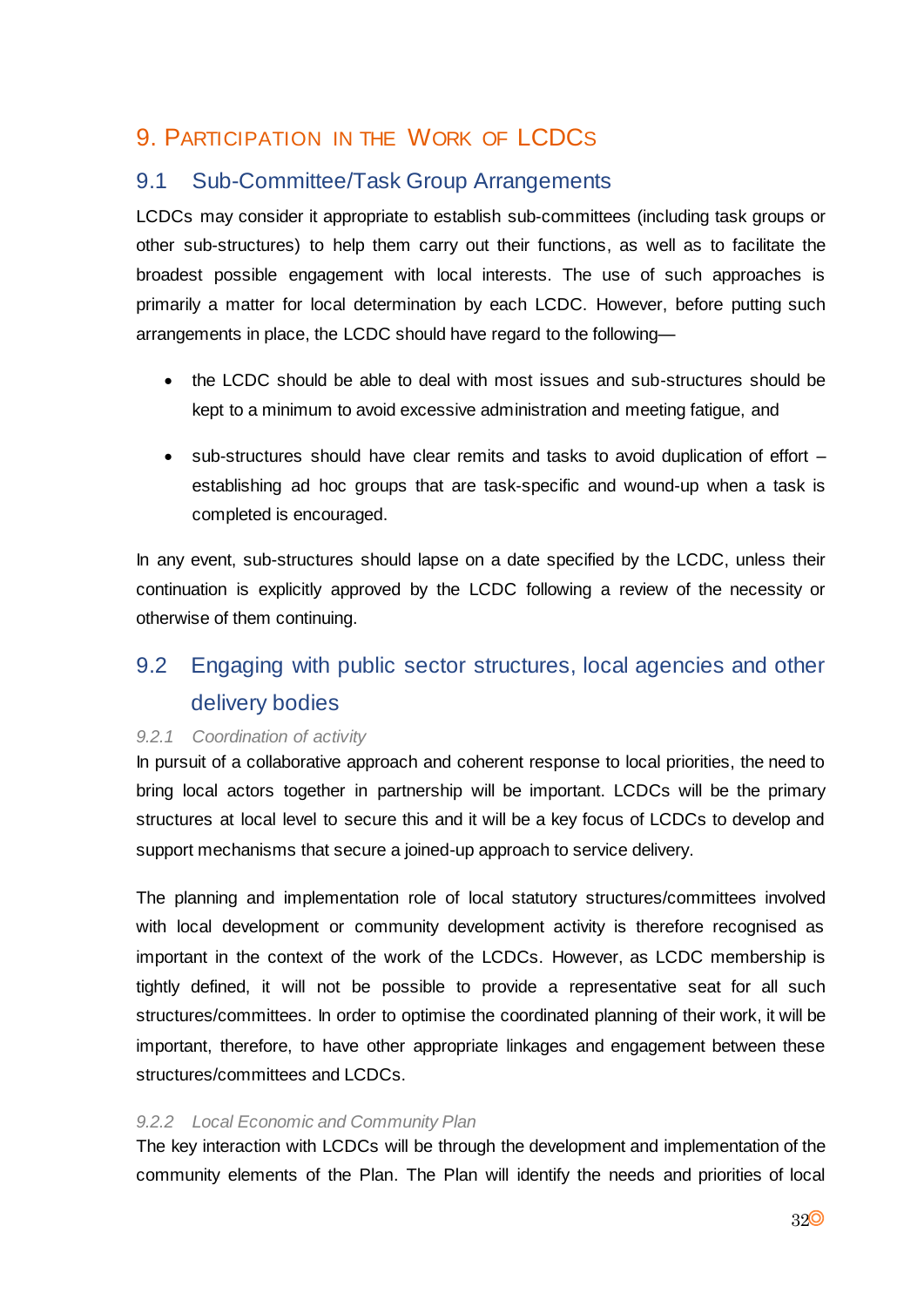communities and develop sustainable solutions that make the best use of local assets, resources, strengths and opportunities to address those needs and priorities.

Accordingly, it is important that input to the Plan is received from a range of local statutory structures/committees involved in local development and community development activity. Such input should encompass priorities identified by the structure/committee in relation to its area of interest/responsibility. It is important that the LCDC works closely with the structures/committees concerned and draws on reliable research, analysis and planning undertaken by them in identifying their priorities. It is not intended that the LCDC would duplicate such research, analysis and planning.

Engagement with these structures/committees should also continue through the implementation phase of the Plan and could, for example, involve a regular cycle of meetings between the LCDC and the statutory structures/committees where they would engage and report on key actions and the extent to which their activities are consistent with the Plan. LCDCs should also give priority to these structures/committees if establishing sub-committees to work on particular thematic areas or priorities. LCDCs are encouraged to develop and put in place formal protocols with the relevant statutory structure/committees, which could include, but would not be limited to, the aforementioned activities.

## *9.2.3 Participation by relevant local structures and committees in the work of LCDCs* In the first instance, LCDCs should identify those local statutory structures/committees where a collaborative, partnership, coordinated or shared approach is required and should engage with them as set out above and in the Plan guidelines.

The range of statutory structures, committees, etc. include, but are not limited to—

- Education and Training Boards,
- Children Services Committees,
- Local Development Companies,
- County Childcare Committees,
- Traveller Interagency Groups,
- Peace Partnerships,
- Family Resource Centres,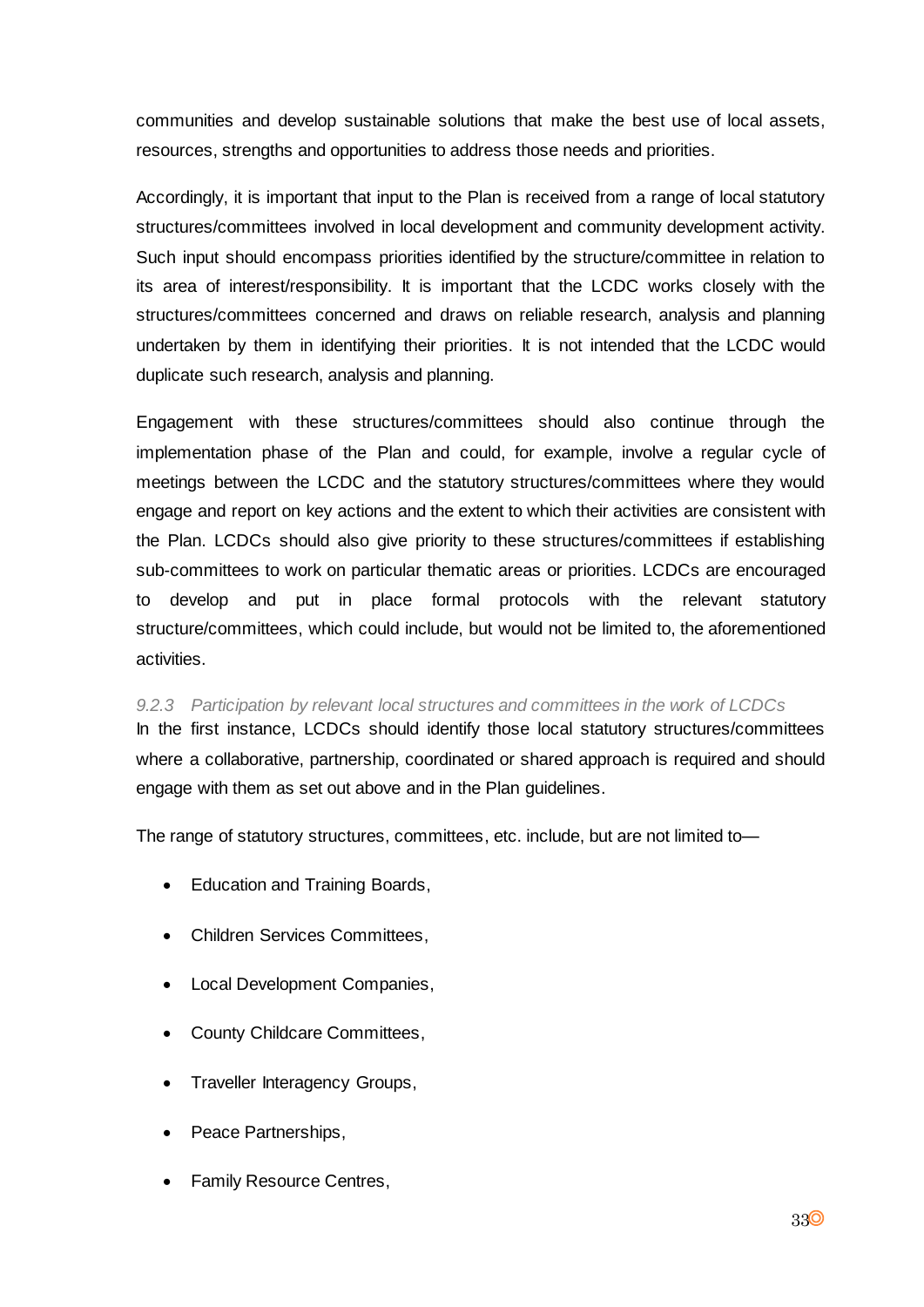- Volunteer Centres,
- Joint Policing Committees,
- Local Sports Partnerships,
- Citizen Information Centres,
- Money Advice and Budgeting Services,
- Drugs and Alcohol Task Forces,
- Comhairle na n-Óg, and
- Local Employment Services.

Consideration should be given by LCDCs to inviting officials from such bodies, and others operating in the local authority's area, to attend and participate in LCDC meetings where it facilitates input and expertise in matters of direct relevance to the LCDCs work. This would be additional to sectoral representation.

#### *9.2.4 Inter-agency cooperation and working*

Inter-agency cooperation and working is necessary to achieving successful outcomes for communities, whether that is cooperation between the LCDC members themselves and/or with those agencies/structures referred to in section 9.2.3.

Inter-agency cooperation or working can be defined as any joint action by two or more agencies that is intended to increase public value by their working together rather than separately. It can involve the exchange of information, altering activities, sharing resources, and enhancing of the capacity of other agencies for mutual benefit.

Inter-agency cooperation can be formal or informal, take place across different sectors, and take place at policy, operational or front-line service delivery level. It is an activity that covers a very broad range of actions and can be applied in numerous areas and settings.

It is recognised that inter-agency working is not a given and is a particular skill that needs to be developed. An ethos of collaborative working needs to be fostered so that it is embedded in the culture of an organisation and not viewed as an 'add-on'. This will also needs the sustained commitment of central Government.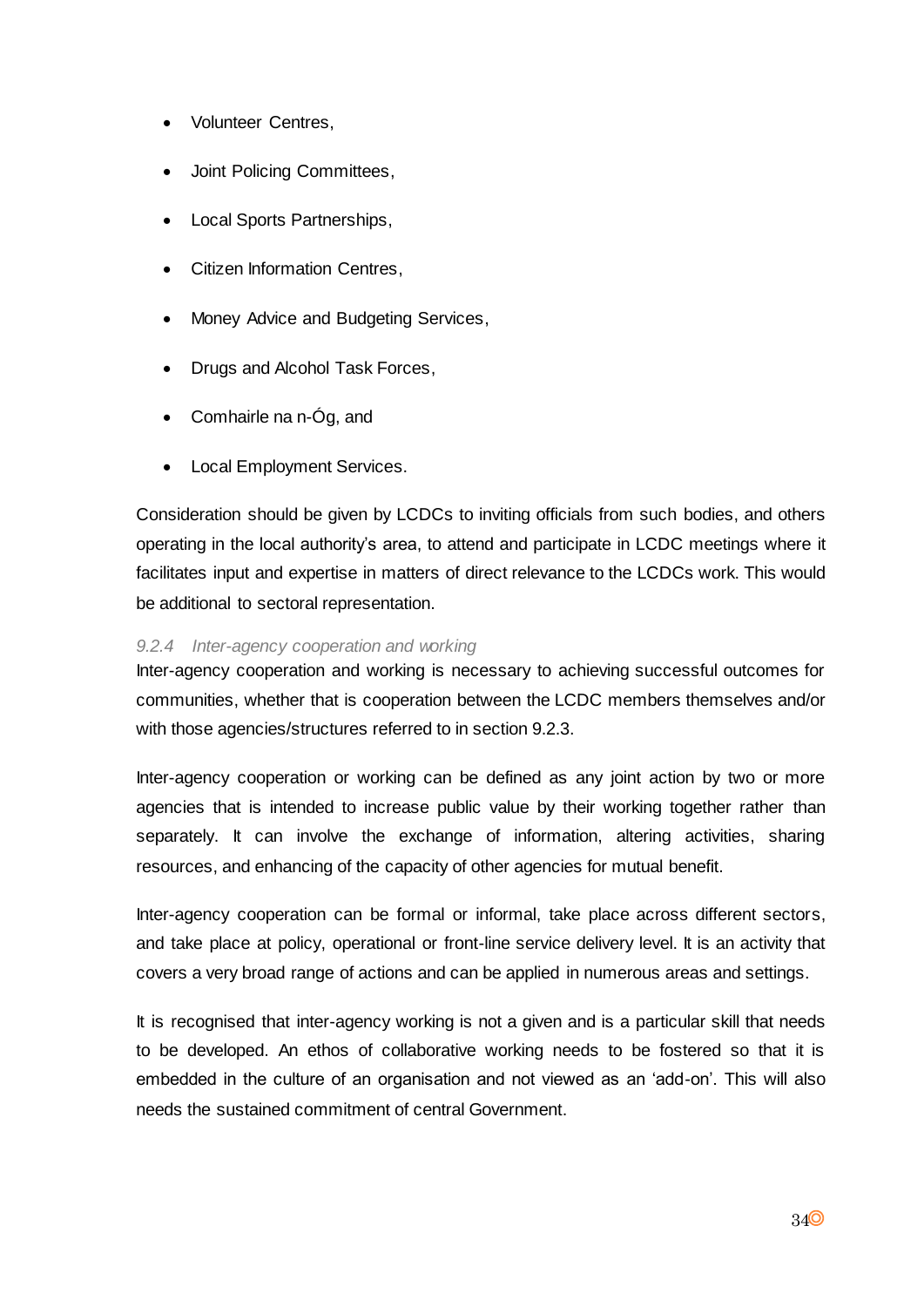# <span id="page-34-0"></span>9.3 Citizen and Community Engagement with LCDCs

In view of the important strategic and operational role of LCDCs in respect of local and community development programming and policy development, formal arrangements should be put in place to facilitate on-going citizen and community engagement with the work of the LCDC and the preparation of the community elements of the Plan. This will be of additional significance where an LCDC covers a broad range of services with limited opportunity for direct sectoral participation on the LCDC, or where it is not possible to accommodate the range of relevant interests. Generally, it will be a matter for the LCDC, taking account of the range of interests already represented, to decide on the appropriate participative arrangements, however, such arrangements should—

- pursue and facilitate participation by those potentially affected by its decisions,
- respect both the public's need for time to consider their input to decisions, and the LCDC's need for timely decision making,
- ensure multiple methods of participation are made available and the appropriate methodology be deployed for different situations,
- use methods of participation that are user-friendly and perceived as fair, just and respectful,
- use venues for public participation that are accessible to all,
- ensure public participation processes provide participants with the information they need to participate in a meaningful and accessible manner,
- make clear the public's role in decision-making and the limits of their influence from the outset,
- demonstrate how the public's contribution has the potential to influence decisions or outcomes,
- communicate to the public how their input affected decisions or outcomes, and
- give the public the opportunity to be involved and/or monitor the implementation of the decision or outcomes.

### <span id="page-34-1"></span>9.4 Structured Feedback

The LCDC is a partnership committee of local public and private interests. The members will not be restricted by the same fiduciary and corporate responsibilities that apply to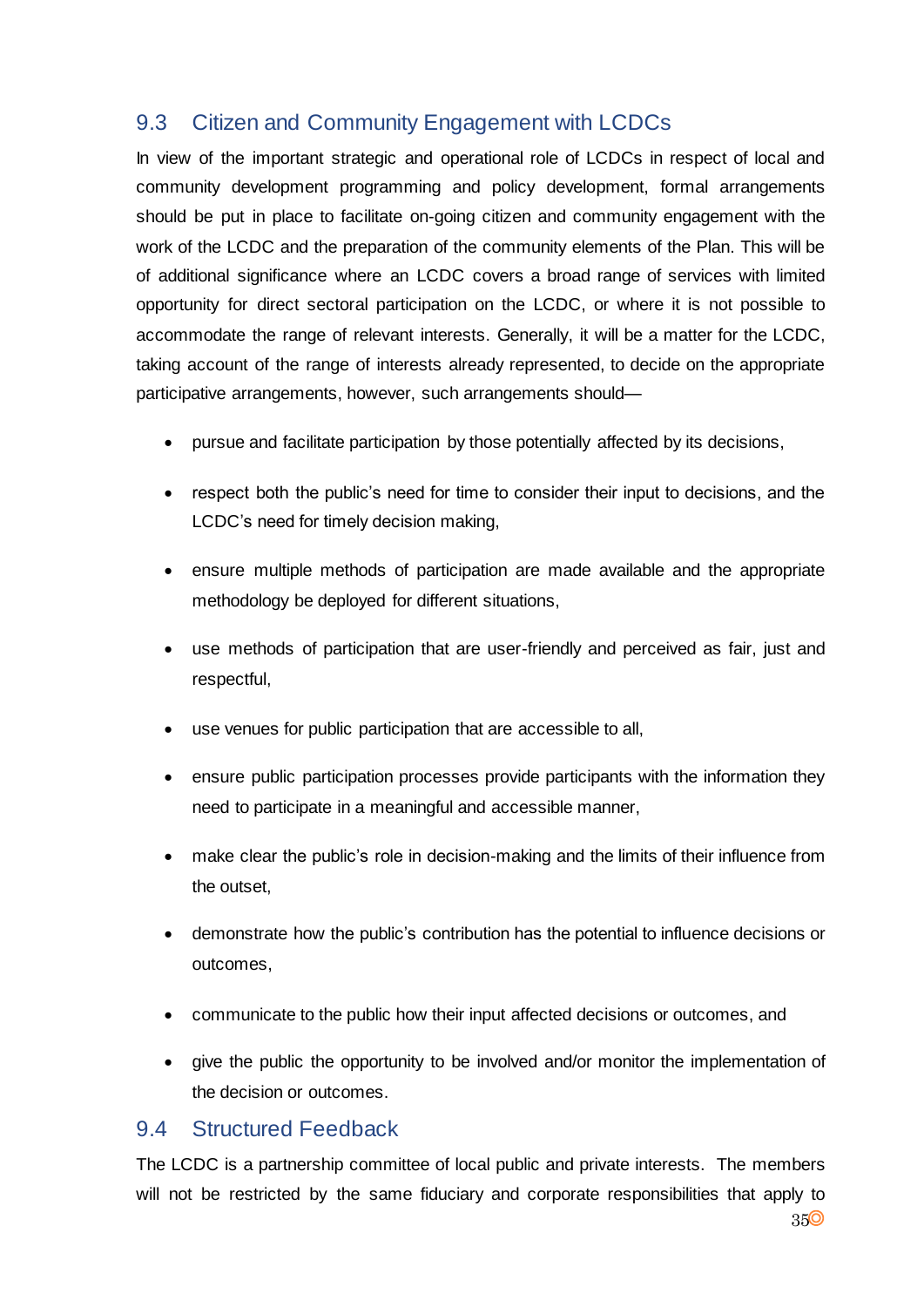company directors of a company. Accordingly, they will be able to provide more detailed and meaningful feedback to their nominating bodies.

To underpin this and ensure that the views of all relevant interests in the administrative area are represented, it is important that LCDC members feed into the dialogue structures developed for engaging with their nominating body and update them on the work being progressed and information gathered on issues of concern to them. In this regard, the Chief Officer should ensure that each sector has appropriate arrangements in place to facilitate structured feedback between LCDC members and the sectors they represent.

Members nominated through the PPNs should comply fully with the feedback arrangements that apply in the case of those structures.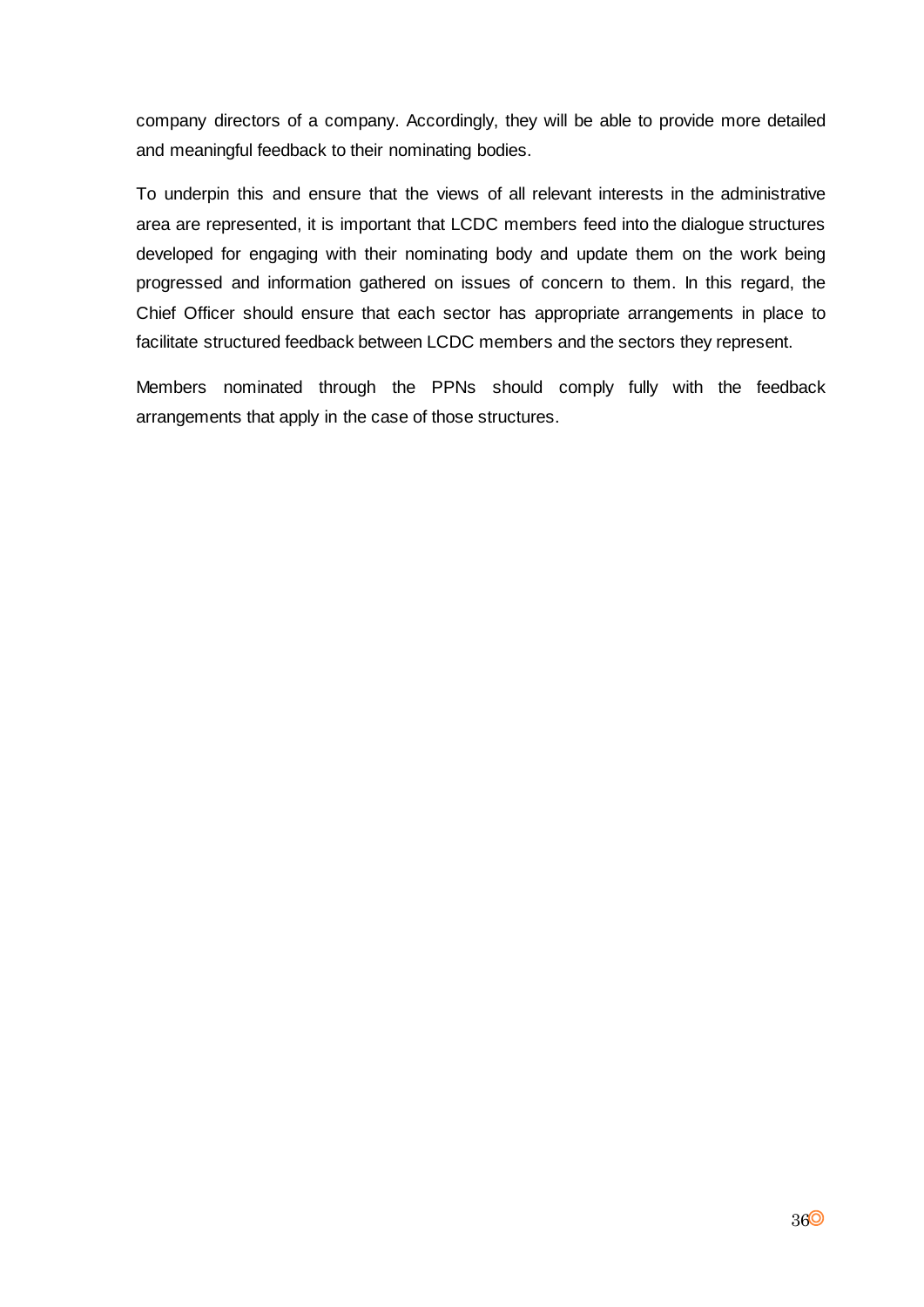# <span id="page-36-0"></span>10. DECISION MAKING BY LCDCS

### <span id="page-36-1"></span>10.1 Decision Making Process

All acts of the LCDC, and all questions coming or arising before it, will be determined by consensus of those members present and eligible to vote. Where agreement cannot be reached, the members present and eligible to vote will vote on the matter before it.

Neither public authorities nor any single interest group should represent more than 49% of the voting rights. A vote taken or decision reached where any single interest group or public authority represents more than 49% of the voting rights is invalid.

Procedures should be put in place to deal with conflict of interest situations involving LCDC members. It is important to ensure that these procedures deal with situations where LCDC members must absent themselves from the consideration of, or decision-making in respect of, matters before the LCDC because of a conflict of interest. In any event, members with a conflict of interest should be prohibited from participating in deliberations and other decisions related to the conflict of interest.

The balance of members attending and eligible to vote on issues must be weighted in favour of the private sector members at all times. If a private sector member has to absent themselves from deliberations and decision making processes in respect of a particular issue, the balance of members remaining eligible to vote is must still weighted in favour of the private sector members.

Arrangements should be put in place to provide for such scenarios and may require, in some circumstances, some of the public sector members absenting themselves from a vote on issues to ensure that the appropriate balance is maintained. The exact process or arrangements in this regard should be set out in the standing orders.

## <span id="page-36-2"></span>10.2 Transparent Procedures

LCDCs shall prepare and maintain non-discriminatory and transparent decision-making procedures. Procedures should allow for the possibility of appeal against decisions, where relevant. Procedures should also provide for decisions by written procedure.

The Chief Officer will arrange for the keeping of records of all LCDC decisions, including the results of votes taken. This is particularly important in the context of funding decisions by LCDCs.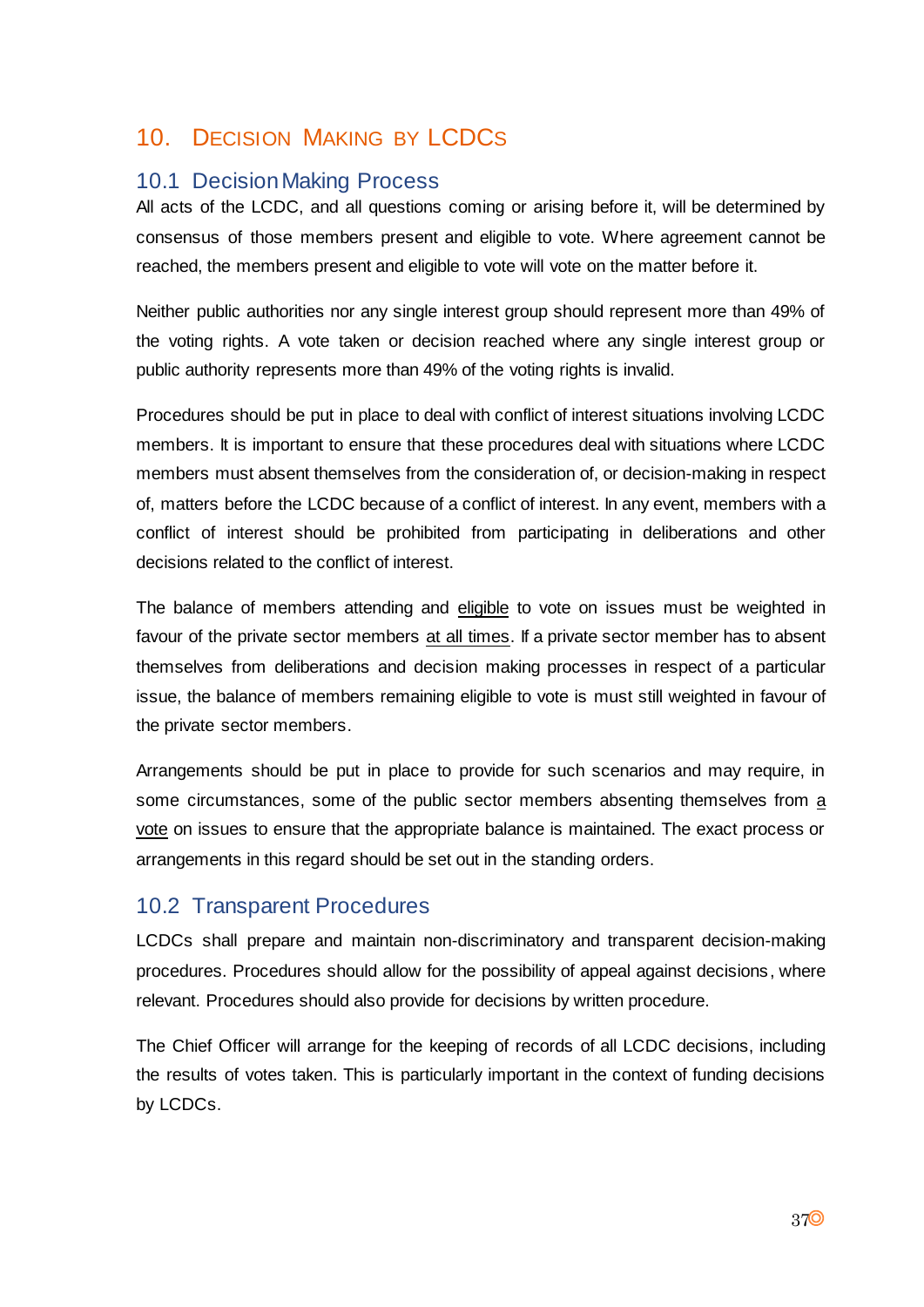# <span id="page-37-0"></span>11. REVIEW AND ROTATION OF MEMBERSHIP

### <span id="page-37-1"></span>11.1 General

The Chief Officer, in consultation with the CPG and the Chairperson, will review the membership of the LCDC at least once every three years to ensure the membership is relevant and representative of the work of the LCDC, its aims and objectives *(Regulation 29)*.

The Chief Officer should ensure that appropriate arrangements are in place for the rotation, every three-years, of representatives of—

- community and voluntary interests,
- social inclusion interests,
- environmental interests, and
- other local community and social partner interests.

Such arrangements should ensure that new members are nominated to the LCDC, while also trying to retain an appropriate continuity of membership. The nomination and selection of new members will allow the LCDC to evolve and adopt new perspectives and viewpoints on a regular basis. In any event, no member nominated to represent the above interests may serve more than two consecutive three-year terms.

### <span id="page-37-2"></span>11.2 Public Sector Members

As a general rule, there is no requirement to rotate or renew the public sector members. Local authority officials and State agency representatives are members because of the positions they hold within the organisations represented. Accordingly, it would be neither practical nor logical to seek to rotate these members. However, in the context of State agency representatives, the Chief Officer and the CPG should consider whether particular State agency representation at the time of the review remains relevant and appropriate to the work of the LCDC. It may, for example, be considered necessary to replace one agency with another to ensure the LCDC has the required membership, skills and focus to carry out its functions and deliver on the objectives of the Plan.

Similarly, there is no requirement to rotate local authority members. It is normal practice for local authority members to retain their positions on local authority committees for the lifetime of the council and be replaced, or re-nominated, as the case may be, following the subsequent local elections.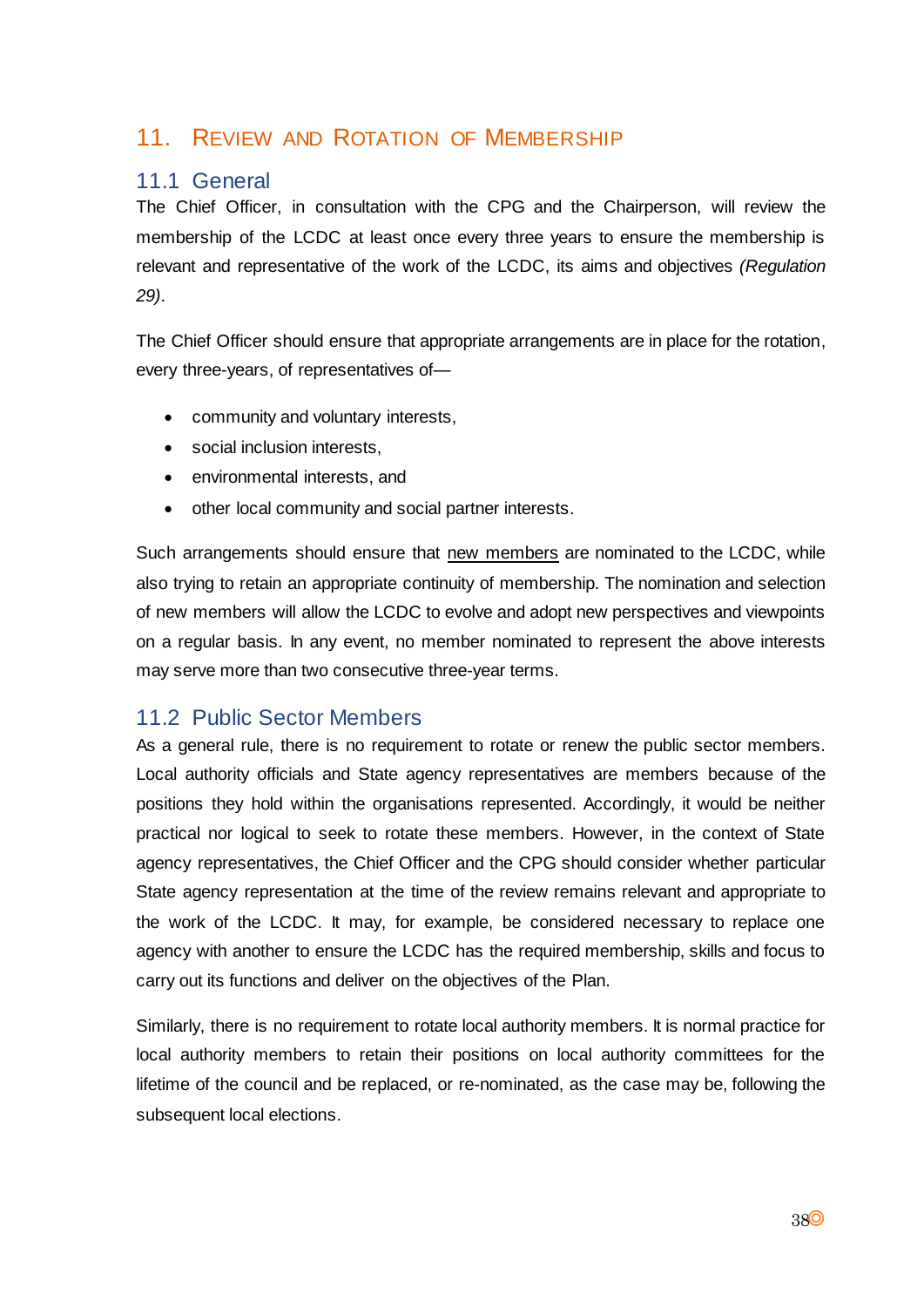### <span id="page-38-0"></span>11.3 Local Development Companies

As is the case with public sector members, local development company representatives are members because of their position with the relevant local development company. Ordinarily, therefore, there is no requirement to rotate such representatives (many of whom may be company CEOs). However, it may be necessary to rotate representation between different local development companies operating in the local authority's area, particularly where the number of companies is greater than the seats available for such representatives. In these circumstances, it is a matter for the companies to agree representation and rotation arrangements between themselves. However, the Chief Officer should ensure that the arrangements, and the manner they are implemented, are equitable, best serve LCDC interests and ensure the views of all the companies concerned are appropriately represented.

### <span id="page-38-1"></span>11.4 Public Participation Networks

Subject to *Regulation* 30, and the requirements of paragraph 11.1 above, the rotation of PPN members on the LCDC will be carried out in accordance with the relevant regulations and guidance relating to the administration of PPNs.

### <span id="page-38-2"></span>11.5 Other Local Community Interests

The Chief Officer, in consultation with the Chair and the CPG, will consider if an appropriate mix of local interests is reflected in the membership and will make changes where necessary.

### <span id="page-38-3"></span>11.6 De-selection of Members

It is open to each nominating sector to de-select any of its nominees at any time. The nominating body should notify the Chief Officer in a timely manner, whereupon those nominees shall cease to be LCDC members. In such cases, the relevant sector should nominate a new representative, where applicable.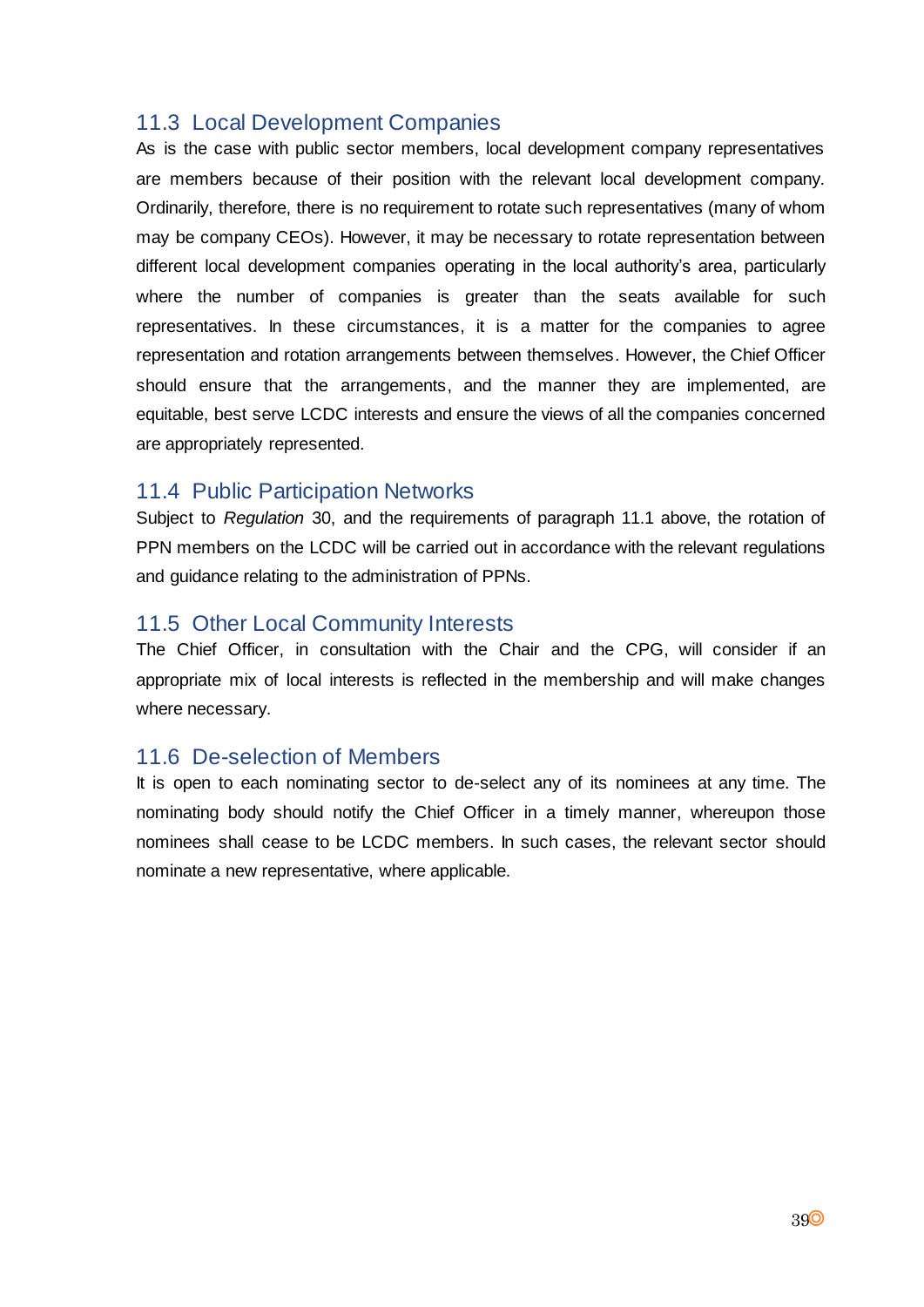# APPENDIX 1 – SOCIAL PARTNER PILLAR CONTACT DETAILS

<span id="page-39-0"></span>

| <b>Pillar</b>        | <b>Name and Address</b>         | <b>Telephone and e-mail</b>    |
|----------------------|---------------------------------|--------------------------------|
| <b>Business</b>      | <b>Barry Peak</b>               | 01-4004300                     |
|                      | <b>Policy Executive</b>         |                                |
|                      | <b>Chambers Ireland</b>         |                                |
|                      | Newmount House,                 |                                |
|                      | 22-24 Lower Mount Street        |                                |
|                      | Dublin 2                        |                                |
| Farming              | <b>Gerry Gunning</b>            | 01-4500266                     |
|                      | <b>Executive Secretary</b>      | gerrygunning@ifa.ie            |
|                      | The Irish Farmers Association   |                                |
|                      | <b>Irish Farm Centre</b>        |                                |
|                      | <b>Bluebell</b>                 |                                |
|                      | Dublin 12                       |                                |
|                      |                                 |                                |
| <b>Trade Union</b>   | <b>Fergus Whelan</b>            | 01-8897731                     |
|                      | Trade<br><b>Union</b><br>Pillar | Fergus.whelan@ictu.ie          |
|                      | Coordinator                     | or                             |
|                      | Trade<br>Irish Congress of      | congress@ictu.ie               |
|                      | Unions                          |                                |
|                      | 31-32 Parnell Square            |                                |
|                      | Dublin 1                        |                                |
| <b>Environmental</b> | <b>Michael Ewing</b>            | 071-9667373                    |
|                      | Coordinator                     | Mobile: 086-8672153            |
|                      | The Environmental Pillar        | michael@environmentalpillar.ie |
|                      | Knockvicar                      |                                |
|                      | <b>Boyle</b>                    |                                |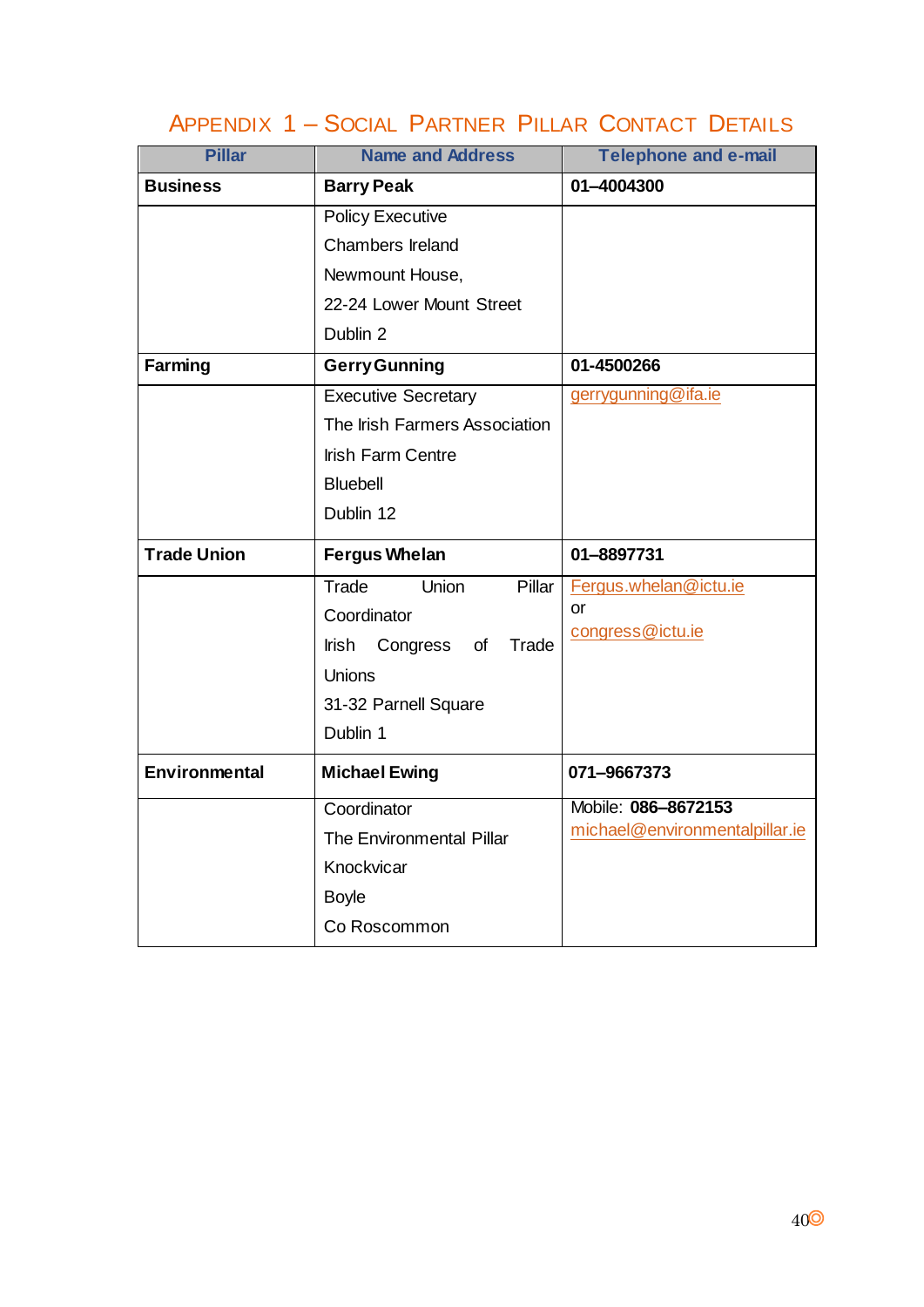# <span id="page-40-0"></span>APPENDIX 2 – LOCAL DEVELOPMENT COMPANIES

- 1. Avondhu/Blackwater Partnership Limited
- 2. Ballyhoura Development Limited
- 3. Bray Area Partnership Limited
- 4. Breffni Integrated Development Limited
- 5. Carlow County Development Partnership Limited
- 6. Cill Dara Ar Aghaidh Teoranta
- 7. Clare Local Development Company Limited
- 8. Comhar na nOileáin Teoranta
- 9. Comhair Chathair Chorcaí Teoranta
- 10. County Kilkenny LEADER Partnership Company Limited
- 11. County Sligo LEADER Partnership Company Limited
- 12. Co. Wicklow Community Partnership
- 13. Donegal Local Development Company Limited
- 14. Fingal Leader Partnership Company Limited
- 15. Forum Connemara Limited
- 16. Galway City Partnership Limited
- 17. Galway Rural Development Company Limited
- 18. Inishowen Development Partnership
- 19. IRD Duhallow Limited
- 20. Laois Community and Enterprise Development Company Limited
- 21. Leitrim Integrated Development Company Limited
- 22. Longford Community Resources Limited
- 23. Louth LEADER Partnership
- 24. Mayo North East LEADER Partnership Company Teoranta
- 25. Meath Community Rural and Social Development Partnership Limited
- 26. Monaghan Integrated Development Limited
- 27. North and East Kerry LEADER Partnership Teoranta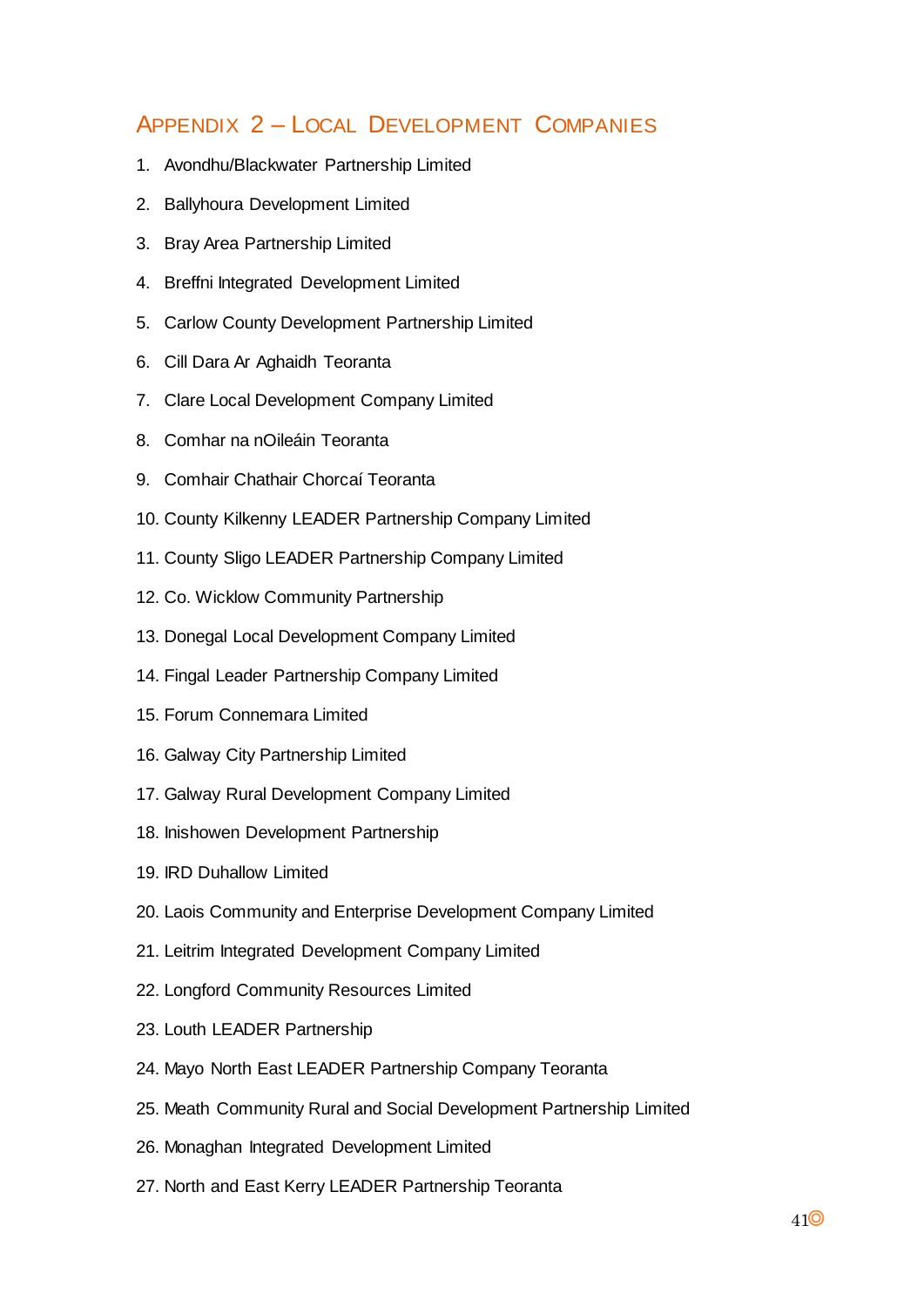- 28. North Tipperary LEADER Partnership
- 29. Northside Partnership Limited
- 30. Offaly Integrated Local Development Company Limited
- 31. People Action Against Unemployment Limited
- 32. Rathmines Pembroke Community Partnership Limited
- 33. Roscommon Integrated Development Company Limited
- 34. South and East Cork Area Development Partnership Limited
- 35. South Dublin County Partnership Limited
- 36. South Kerry Development Partnership Limited
- 37. South Tipperary Development Company Limited
- 38. South West Mayo Development Company Limited
- 39. Southside Partnership DLR Limited
- 40. The Ballyfermot/Chapelizod Partnership Company Limited
- 41. The Ballymun Partnership Limited
- 42. The Blanchardstown Area Partnership Limited
- 43. The Bluebell, Inchicore, Islandbridge, Kilmainham And Rialto Partnership Company Limited
- 44. Tolka Area Partnership Limited
- 45. Waterford Area Partnership Limited
- 46. Waterford LEADER Partnership Limited
- 47. West Cork Development Partnership Limited
- 48. West Limerick Resources Limited
- 49. Westmeath Community Development Limited
- 50. Wexford Local Development